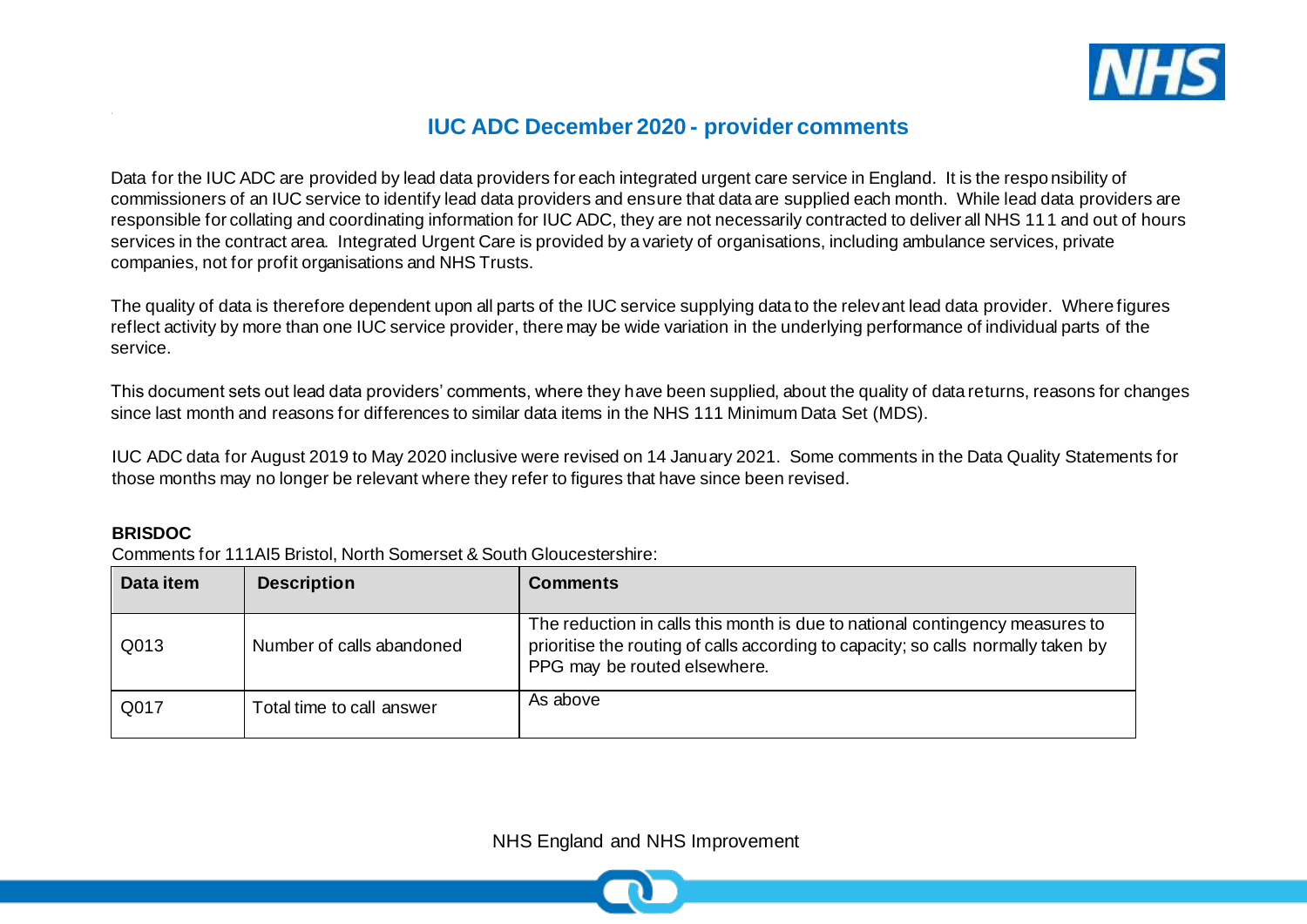| Q030                           | Calls assessed by a clinician                                                                | Increase since last month is due to the increased ED revalidation in support of<br>the 111 First programme                                                                       |
|--------------------------------|----------------------------------------------------------------------------------------------|----------------------------------------------------------------------------------------------------------------------------------------------------------------------------------|
| Part of KPI $4 =$<br>Q112/Q111 | Appointments with an IUC<br><b>Treatment Centre / DoS</b><br>selections IUC Treatment Centre | Figures are lower than expected as these cases go into the CAS dispatch<br>queue in order to manage workflow. This process has been in place since the<br>initial Covid outbreak |

#### **DEVON DOCS**

There was a spike in calls after Christmas/Boxing day with over 2,000 calls in the two day period 27<sup>th</sup> and 28<sup>th</sup> December. In addition, staff shortages through self-isolating helped to create a bottleneck of calls waited to be answered.

Comments for 111AI6 Devon:

| Data item | <b>Description</b>               | <b>Comments</b>                                                                                                                                                                                                                                                                                                                                                                                                                                                                                                                                                                                                                                                                                                                                    |
|-----------|----------------------------------|----------------------------------------------------------------------------------------------------------------------------------------------------------------------------------------------------------------------------------------------------------------------------------------------------------------------------------------------------------------------------------------------------------------------------------------------------------------------------------------------------------------------------------------------------------------------------------------------------------------------------------------------------------------------------------------------------------------------------------------------------|
| Q001      | Number of calls received         | The methodology for counting telephony activity and performance prior to<br>COVID-19 excluded the Warm Transfer queue as it was determined to be an<br>intermediate part of the call flow. In our analysis we evaluate only the final call<br>data as this contains the most complete information about call activity.<br>Because of process changes during COVID-19 more activity is now passing<br>through the Warm Transfer queue which is when we discovered a discrepancy<br>in the data. We have determined that the Warm Transfer queue in our data is<br>not only an intermediate step but can be on some calls the final row of data<br>produced. This has led to reported telephony activity and performance being<br>lower than actual. |
| Q003      | Number of answered calls         | As above                                                                                                                                                                                                                                                                                                                                                                                                                                                                                                                                                                                                                                                                                                                                           |
| Q012      | Calls answered within 60 seconds | As above                                                                                                                                                                                                                                                                                                                                                                                                                                                                                                                                                                                                                                                                                                                                           |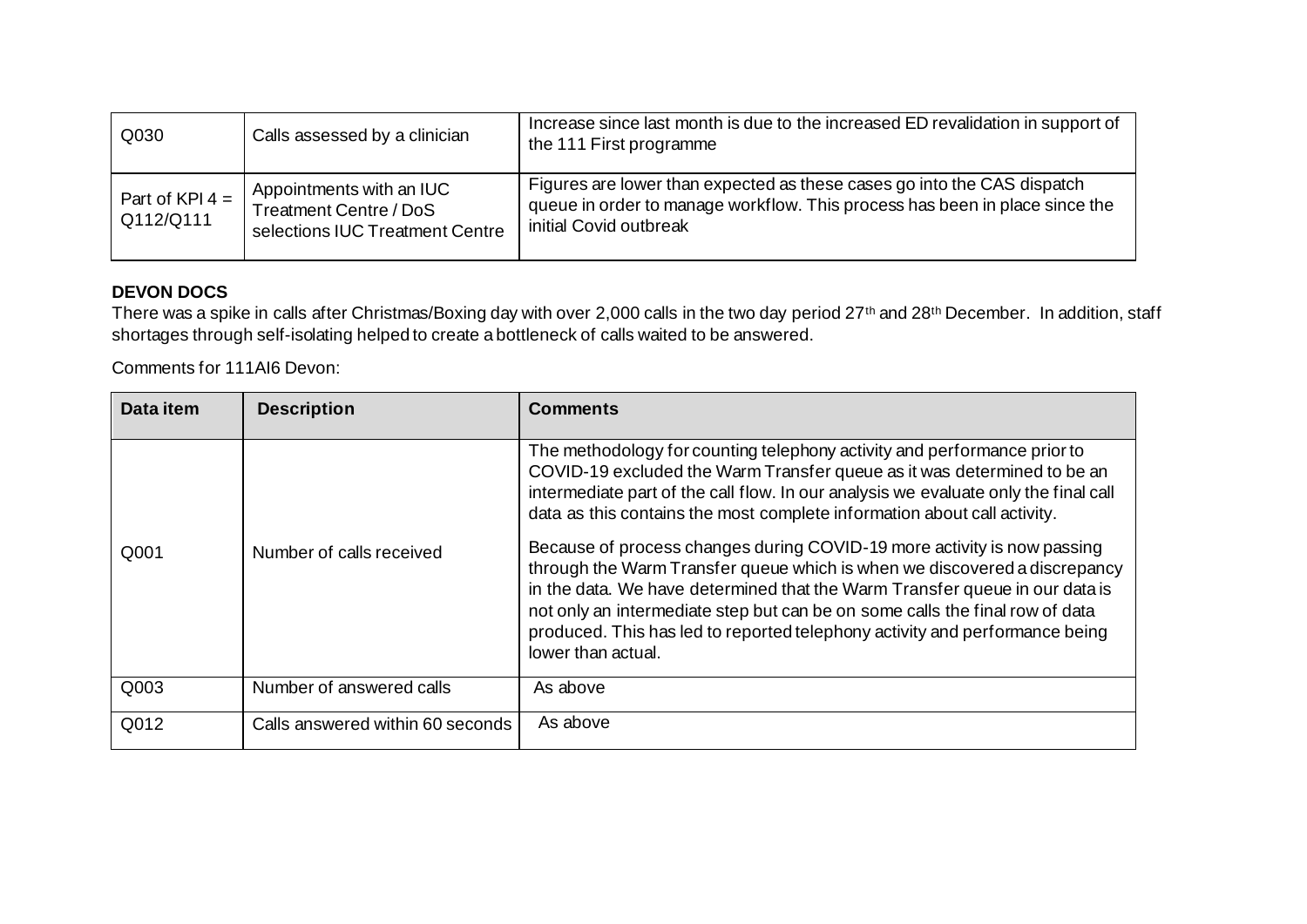| Q024                  | Calls where person triaged                                                             | As above                                                                                                                                                                                                                                                   |
|-----------------------|----------------------------------------------------------------------------------------|------------------------------------------------------------------------------------------------------------------------------------------------------------------------------------------------------------------------------------------------------------|
| Q108/Q107             | Appointments with an in-hours<br>GP practice / DoS selections in-<br>hours GP practice | Fall in figures this month is because the original data query was including GP<br>Out of Hours selections. This has now been rectified and the data backdated to<br>October 20. The metric is 60% for November and 61% for December                        |
| $KPI$ 5:<br>Q114/Q113 | Appointments with a UTC / DoS<br>selections UTC                                        | This KPI has increased this month due to the additional calls offered, answered<br>and triaged as described in the commentary above in addition to the update of<br>the Dos Selection extraction query in Adastra. November is now 69% and<br>December 66% |

## Comments for111AH8 Somerset:

| Data item                   | <b>Description</b>                                                                       | <b>Comments</b>                                                                                                                                                                                                                                                                                                                                                                |
|-----------------------------|------------------------------------------------------------------------------------------|--------------------------------------------------------------------------------------------------------------------------------------------------------------------------------------------------------------------------------------------------------------------------------------------------------------------------------------------------------------------------------|
| Q017                        | Total time to call answer                                                                | The factors driving this month's increase relate to the calls received on the 27 <sup>th</sup><br>and 28 <sup>th</sup> December. The total time to call answer just for these days is 516,000<br>million seconds, which has caused the doubling from last month. Calls<br>abandoned after 60 seconds on these two days were significantly higher than<br>the whole of December |
| Part of KPI 4:<br>Q112/Q111 | Appointments with an IUC<br>Treatment Centre / DoS<br>selections IUC Treatment Centre    | The methodology for this metric has now been amended.                                                                                                                                                                                                                                                                                                                          |
| KPI 7:<br>Q100/Q099         | Calls given an ED disposition that<br>are revalidated / calls given an<br>ED disposition | The increase in ED dispositions validated is due to ongoing work as per our<br>comment last month ('After reviewing the methodology used to validate<br>cat 3/4s and ED dispositions, we became aware that the formula in the<br>template was previously counting the cases that required validation,<br>rather than those that had been validated').                          |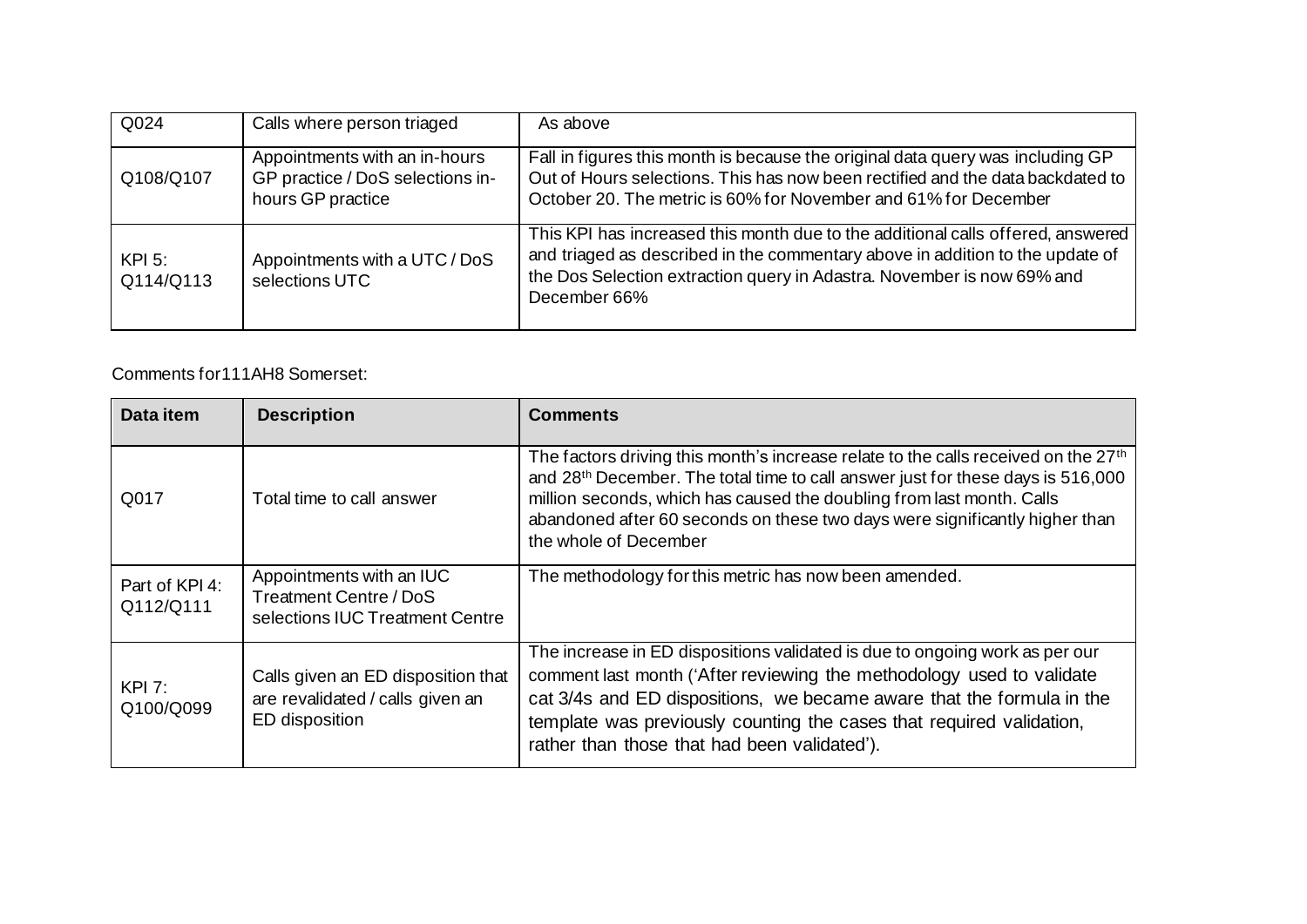## **DHU**

The ADC submission made by DHU only contains data from DHU111 and the other urgent care arms of DHU Health Care. At present this excludes data from other CAS providers such as the LCHS CAS (in Lincolnshire) and the NEMS CAS (in Nottinghamshire).

| Comments for 111AA5 Derbyshire: |
|---------------------------------|
|                                 |

| Data item                 | <b>Description</b>                                                                     | <b>Comments</b>                                                                                                                                                                                                                                                                                                                                                                                                                                                                                                                                                                                                                           |
|---------------------------|----------------------------------------------------------------------------------------|-------------------------------------------------------------------------------------------------------------------------------------------------------------------------------------------------------------------------------------------------------------------------------------------------------------------------------------------------------------------------------------------------------------------------------------------------------------------------------------------------------------------------------------------------------------------------------------------------------------------------------------------|
| Q017                      | Total time to call answer                                                              | A daily breakdown of total time to answer call throughout December was<br>roughly consistent with the previous month. However, there was one day in<br>December (28 <sup>th</sup> ) where total time to answer saw a sharp rise contributing to the<br>increase of this metric. This seems to have been due to an increase in calls<br>offered which exceeded the forecast for this day.                                                                                                                                                                                                                                                  |
| $Q046 + Q059$<br>$+$ Q072 | Number of callers recommended<br>to attend an ED                                       | Difference in ADC and MDS groupings for DxCodes appears to be due to a<br>difference in mapping some activity. Notably, this relates to DxCode Dx322 -<br>Speak to a Clinician from our service immediately - Refused Emergency<br>Treatment Centre Disposition. This DxCode is an interim code which has for<br>the MDS been historically mapped to Attend Another Service. However, this is<br>mapped to ED for the ADC. Additionally, where referrals are to Derby CAS or<br>UTCs with a Dx02/Dx03 code, they are mapped to Attend ED in the ADC but in<br>the MDS are mapped to either Attend Primary Care or Attend Another Service. |
| Q108/Q107                 | Appointments with an in-hours<br>GP practice / DoS selections in-<br>hours GP practice | Increase this month is likely the result of a rollout of GP Connect allowing for<br>direct booking into GP practices.                                                                                                                                                                                                                                                                                                                                                                                                                                                                                                                     |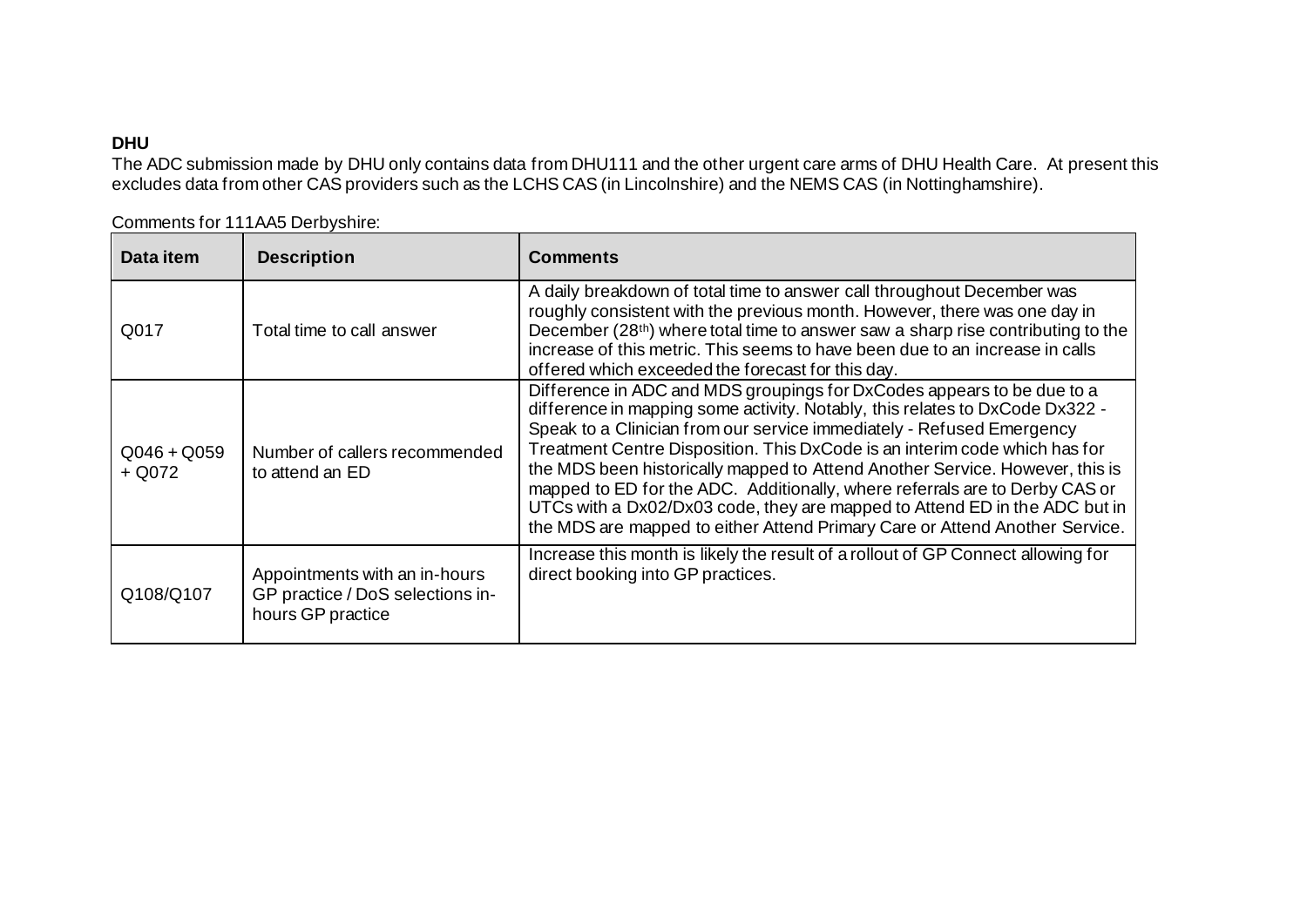| Comments for 111AC8 Leicestershire & Rutland: |  |
|-----------------------------------------------|--|
|-----------------------------------------------|--|

| Data item                 | <b>Description</b>                               | <b>Comments</b>                                                                                                                                                                                                                                                                                                                                                                                                                                                                                                                                                                                                                            |
|---------------------------|--------------------------------------------------|--------------------------------------------------------------------------------------------------------------------------------------------------------------------------------------------------------------------------------------------------------------------------------------------------------------------------------------------------------------------------------------------------------------------------------------------------------------------------------------------------------------------------------------------------------------------------------------------------------------------------------------------|
| Q017                      | Total time to call answer                        | A daily breakdown of total time to answer call throughout December was<br>roughly consistent with the previous month. However, there was one day in<br>December (28 <sup>th</sup> ) where total time to answer saw a sharp rise contributing to the<br>increase of this metric. This seems to have been due to an increase in calls<br>offered which exceeded the forecast for this day.                                                                                                                                                                                                                                                   |
| $Q046 + Q059$<br>$+$ Q072 | Number of callers recommended<br>to attend an ED | Difference in ADC and MDS groupings for DxCodes appears to be due to a<br>difference in mapping some activity. Notably, this relates to DxCode Dx322 -<br>Speak to a Clinician from our service immediately - Refused Emergency<br>Treatment Centre Disposition. This DxCode is an interim code which has for<br>the MDS been historically mapped to Attend Another Service. However, this is<br>mapped to ED for the ADC.<br>Additionally, where referrals are to LLR CAS or UTCs with a Dx02/Dx03 code,<br>they are mapped to Attend ED in the ADC but in the MDS are mapped to either<br>Attend Primary Care or Attend Another Service. |

## Comments for 111AA2 Lincolnshire:

| Data item                 | <b>Description</b>                               | <b>Comments</b>                                                                                                                                                                                                                                                                                                                                                             |
|---------------------------|--------------------------------------------------|-----------------------------------------------------------------------------------------------------------------------------------------------------------------------------------------------------------------------------------------------------------------------------------------------------------------------------------------------------------------------------|
| Q017                      | Total time to call answer                        | A daily breakdown of total time to answer call throughout December was roughly<br>consistent with the previous month. However, there was one day in December<br>(28th) where total time to answer saw a sharp rise contributing to the increase of<br>this metric. This seems to have been due to an increase in calls offered which<br>exceeded the forecast for this day. |
| $Q046 + Q059$<br>$+$ Q072 | Number of callers<br>recommended to attend an ED | Difference in ADC and MDS groupings for DxCodes appears to be due to a<br>difference in mapping some activity. Notably, this relates to DxCode Dx322 -<br>Speak to a Clinician from our service immediately - Refused Emergency<br>Treatment Centre Disposition. This DxCode is an interim code which has for the                                                           |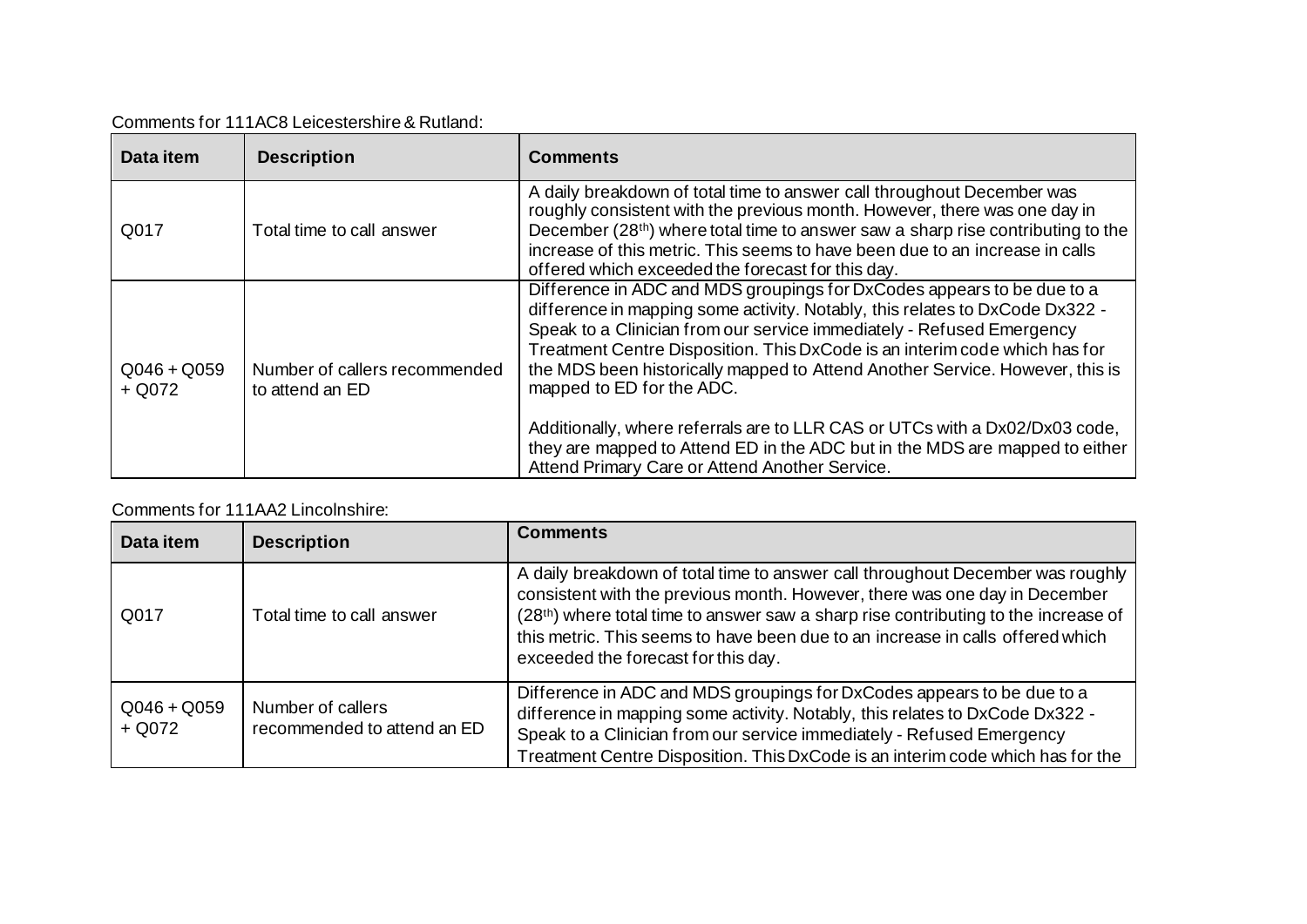|  | MDS been historically mapped to Attend Another Service. However, this is<br>mapped to ED for the ADC.                                                                                                          |
|--|----------------------------------------------------------------------------------------------------------------------------------------------------------------------------------------------------------------|
|  | Additionally, where referrals are to Lincs CAS or UTCs with a Dx02/Dx03 code,<br>they are mapped to Attend ED in the ADC but in the MDS are mapped to either<br>Attend Primary Care or Attend Another Service. |

# Comments for 111AC7 Milton Keynes:

| Data item                  | <b>Description</b>                                                                       | <b>Comments</b>                                                                                                                                                                                                                                                                                                                                                                                                                                                                                                                                                                                                                    |
|----------------------------|------------------------------------------------------------------------------------------|------------------------------------------------------------------------------------------------------------------------------------------------------------------------------------------------------------------------------------------------------------------------------------------------------------------------------------------------------------------------------------------------------------------------------------------------------------------------------------------------------------------------------------------------------------------------------------------------------------------------------------|
| Q017                       | Total time to call answer                                                                | A daily breakdown of total time to answer call throughout December was roughly<br>consistent with the previous month. However, there was one day in December<br>(28th) where total time to answer saw a sharp rise contributing to the increase of<br>this metric. This seems to have been due to an increase in calls offered which<br>exceeded the forecast for this day.                                                                                                                                                                                                                                                        |
| $Q046 + Q059$<br>$+$ Q072  | Number of callers<br>recommended to attend an ED                                         | Difference in ADC and MDS groupings for DxCodes appears to be due to a<br>difference in mapping some activity. Notably, this relates to DxCode Dx322 -<br>Speak to a Clinician from our service immediately - Refused Emergency<br>Treatment Centre Disposition. This DxCode is an interim code which has for the<br>MDS been historically mapped to Attend Another Service. However, this is<br>mapped to ED for the ADC.<br>Additionally, where referrals are to MK CAS with a Dx02/Dx03 code, they are<br>mapped to Attend ED in the ADC but in the MDS are mapped to either Attend<br>Primary Care or Attend Another Service." |
| <b>KPI 7:</b><br>Q100/Q099 | Calls given an ED disposition<br>that are revalidated / calls given<br>an ED disposition | Only a small proportion of calls sent for ED revalidation from Milton Keynes go to<br>the Northants ED Validation service which are counted within our figures. The                                                                                                                                                                                                                                                                                                                                                                                                                                                                |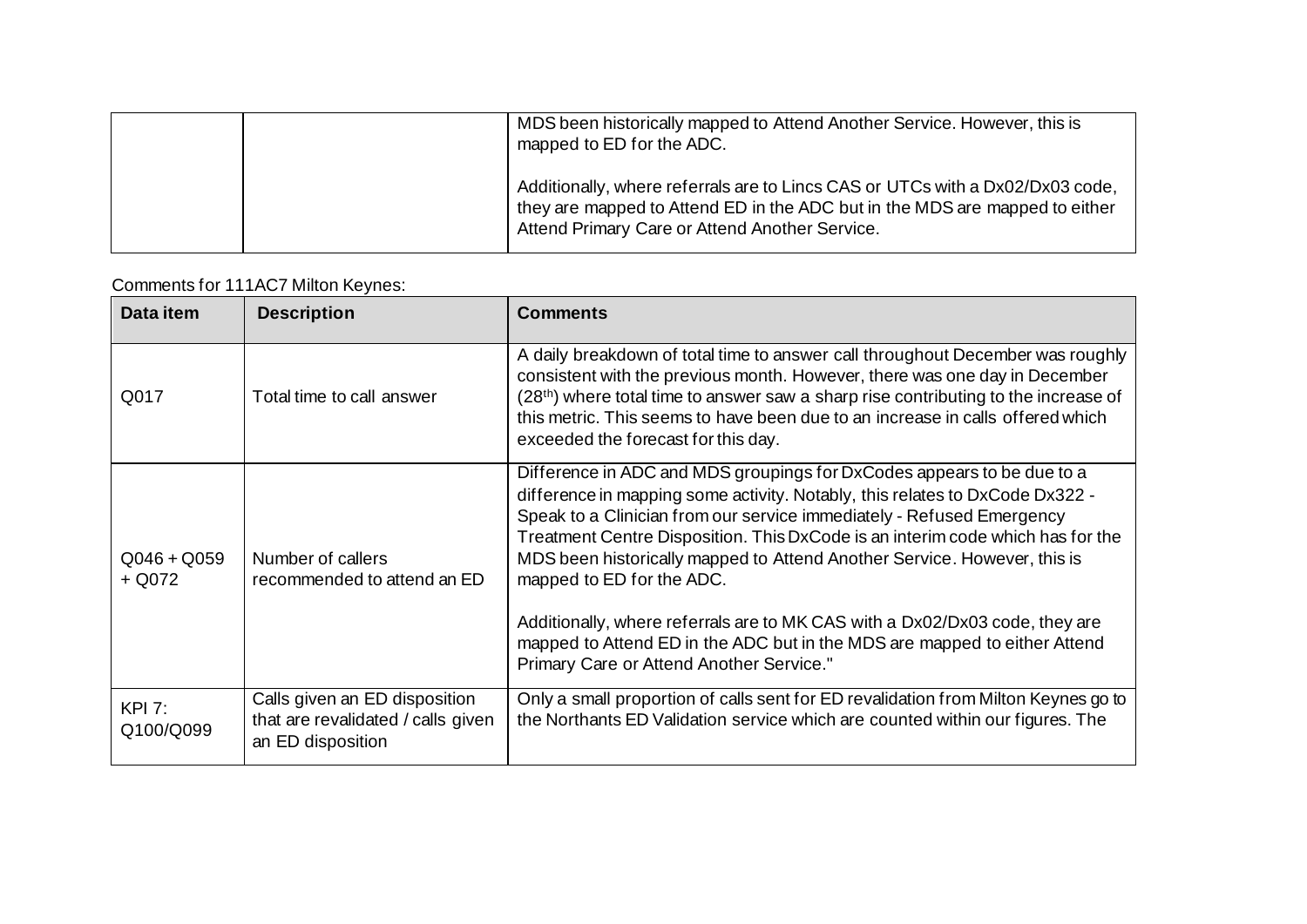|  | I majority of revalidations are referred to the MK ED CAS which are not included<br>within our services and so therefore are not counted. |
|--|-------------------------------------------------------------------------------------------------------------------------------------------|
|  |                                                                                                                                           |

# Comments for 111AC6 Northamptonshire:

| Data item                 | <b>Description</b>                               | <b>Comments</b>                                                                                                                                                                                                                                                                                                                                                                                                                                                                                                                                                                                                                                  |
|---------------------------|--------------------------------------------------|--------------------------------------------------------------------------------------------------------------------------------------------------------------------------------------------------------------------------------------------------------------------------------------------------------------------------------------------------------------------------------------------------------------------------------------------------------------------------------------------------------------------------------------------------------------------------------------------------------------------------------------------------|
| Q017                      | Total time to call answer                        | A daily breakdown of total time to answer call throughout December was roughly<br>consistent with the previous month. However, there was one day in December<br>(28 <sup>th</sup> ) where total time to answer saw a sharp rise contributing to the increase of<br>this metric. This seems to have been due to an increase in calls offered which<br>exceeded the forecast for this day.                                                                                                                                                                                                                                                         |
| $Q046 + Q059$<br>$+$ Q072 | Number of callers<br>recommended to attend an ED | Difference in ADC and MDS groupings for DxCodes appears to be due to a<br>difference in mapping some activity. Notably, this relates to DxCode Dx322 -<br>Speak to a Clinician from our service immediately - Refused Emergency<br>Treatment Centre Disposition. This DxCode is an interim code which has for the<br>MDS been historically mapped to Attend Another Service. However, this is<br>mapped to ED for the ADC. Additionally, where referrals are to Northants CAS<br>or UTCs with a Dx02/Dx03 code, they are mapped to Attend ED in the ADC but<br>in the MDS are mapped to either Attend Primary Care or Attend Another<br>Service. |

# Comments for 111AA4 Nottinghamshire:

| Data item | <b>Description</b>        | <b>Comments</b>                                                                                                                                                                                                                                                                                                                                                             |
|-----------|---------------------------|-----------------------------------------------------------------------------------------------------------------------------------------------------------------------------------------------------------------------------------------------------------------------------------------------------------------------------------------------------------------------------|
| Q017      | Total time to call answer | A daily breakdown of total time to answer call throughout December was roughly<br>consistent with the previous month. However, there was one day in December<br>(28th) where total time to answer saw a sharp rise contributing to the increase of<br>this metric. This seems to have been due to an increase in calls offered which<br>exceeded the forecast for this day. |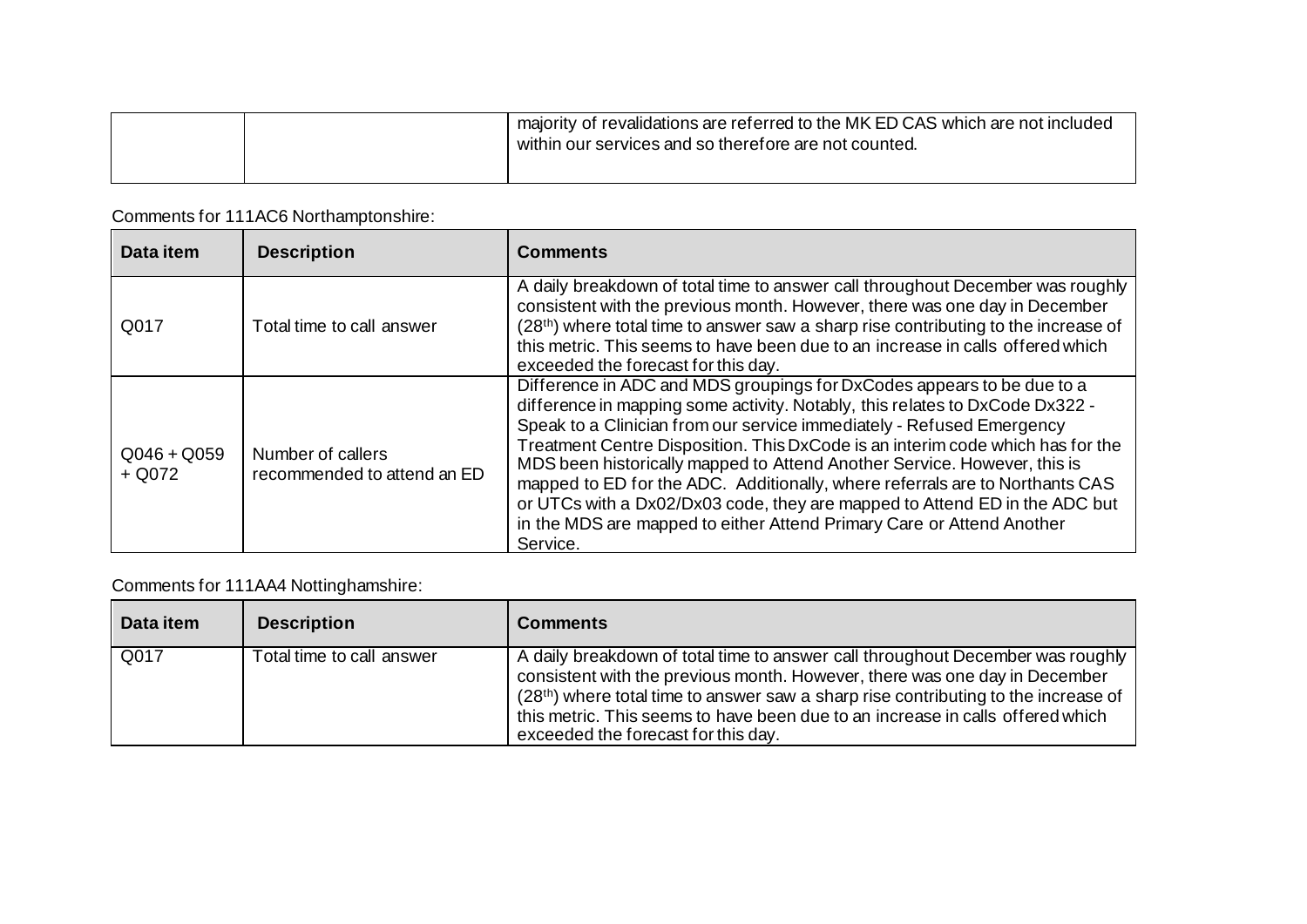| $Q046 + Q059$<br>$+$ Q072 | Number of callers<br>recommended to attend an ED                                         | Difference in ADC and MDS groupings for DxCodes appears to be due to a<br>difference in mapping some activity. Notably, this relates to DxCode Dx322 -<br>Speak to a Clinician from our service immediately - Refused Emergency<br>Treatment Centre Disposition. This DxCode is an interim code which has for the<br>MDS been historically mapped to Attend Another Service. However, this is<br>mapped to ED for the ADC.<br>Additionally, where referrals are to Notts CAS or UTCs with a Dx02/Dx03 code,<br>they are mapped to Attend ED in the ADC but in the MDS are mapped to either<br>Attend Primary Care or Attend Another Service. |
|---------------------------|------------------------------------------------------------------------------------------|----------------------------------------------------------------------------------------------------------------------------------------------------------------------------------------------------------------------------------------------------------------------------------------------------------------------------------------------------------------------------------------------------------------------------------------------------------------------------------------------------------------------------------------------------------------------------------------------------------------------------------------------|
| KPI 7:<br>Q100/Q099       | Calls given an ED disposition<br>that are revalidated / calls given<br>an ED disposition | Script to pull data is set up so that it only identifies where a revalidation has<br>taken place within our services. Notts ED validations are undertaken outside of<br>our contracted services so therefore are not being counted.                                                                                                                                                                                                                                                                                                                                                                                                          |

## **DORSET HC**

Comments for 111AI4 Dorset:

| Data item | <b>Description</b>                  | <b>Comments</b>                                                                                                                                                                                                                                                                                        |
|-----------|-------------------------------------|--------------------------------------------------------------------------------------------------------------------------------------------------------------------------------------------------------------------------------------------------------------------------------------------------------|
| Q012      | Calls answered within 60<br>seconds | The main factor affecting the improvement was more call handlers. We ran a<br>large cohort of training in November to come online in December to coincide with<br>the 111 First go live date.                                                                                                          |
| Q013      | Number of calls abandoned           | Same as above                                                                                                                                                                                                                                                                                          |
| Q017      | Total time to call answer           | The comparison of call times for November and December is not a true like-for-<br>like comparison. Between September - November this reporting relied on data<br>from both the SWAST telephony system, and also the new DHC telephony<br>system. For December the data was solely from the DHC system. |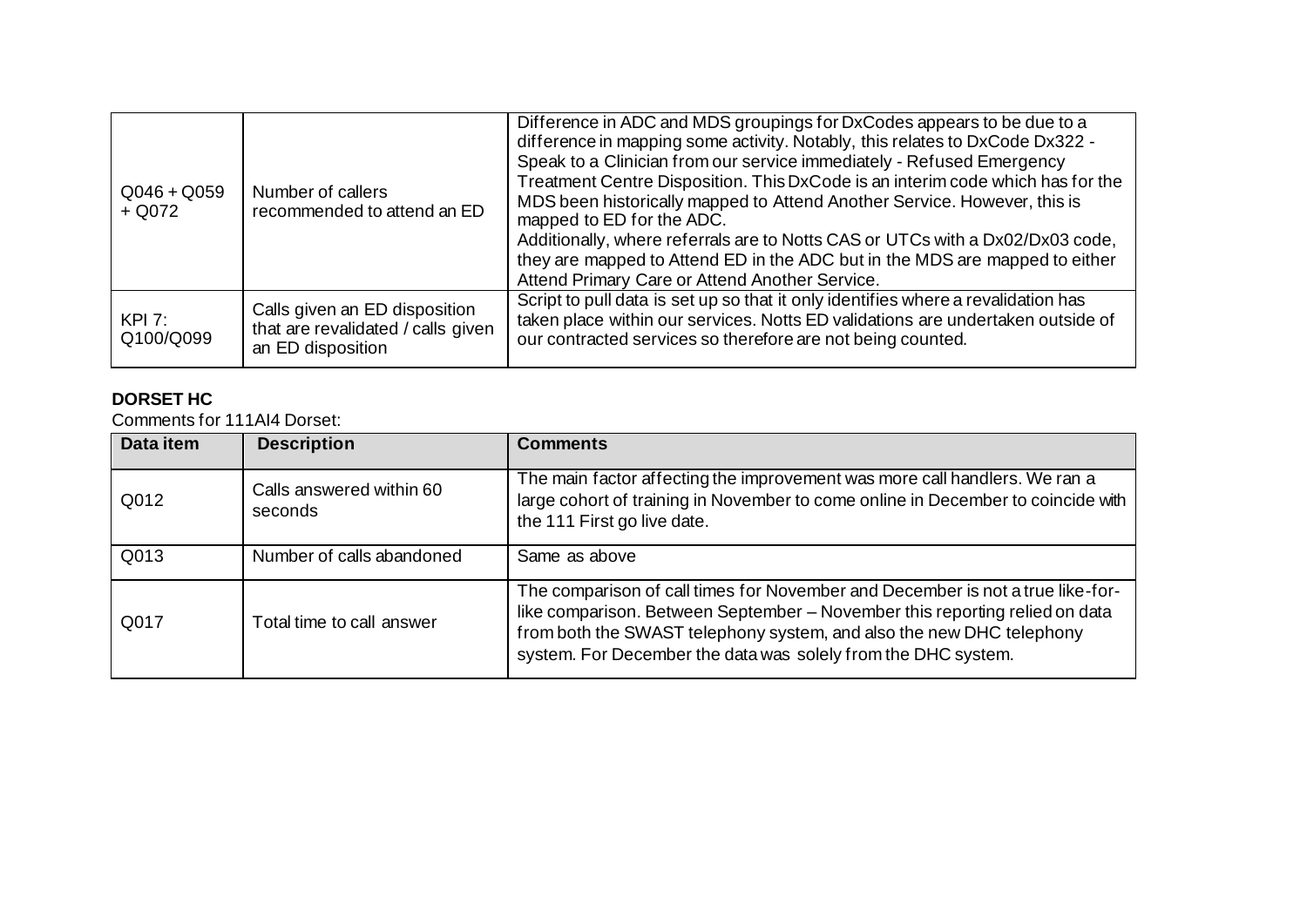| $KPI$ 5:<br>Q114/Q113 | Appointments with a UTC / DoS<br>selections UTC                                          | The fall in cases is because dispositions/appointments that happened at<br>Bournemouth, Poole and Weymouth UTCs were moved to the IUC Treatment<br>Centre KPI. We realised that the DoS selection of IUC Treatment Centre was<br>being made in all cases. So KPI 5 now only covers true appointments booked by<br>the NHS111 Service with the actual Weymouth UTC, and these are all cases<br>with a Weymouth UTC DoS selection |
|-----------------------|------------------------------------------------------------------------------------------|---------------------------------------------------------------------------------------------------------------------------------------------------------------------------------------------------------------------------------------------------------------------------------------------------------------------------------------------------------------------------------------------------------------------------------|
| KPI 7:<br>Q100/Q099   | Calls given an ED disposition<br>that are revalidated / calls given<br>an ED disposition | Increase is due to process changes associated with the roll-out of 111 First.                                                                                                                                                                                                                                                                                                                                                   |
| KPI 12:<br>Q023/Q024  | Time to telephone assessment<br>outcome / Calls where person<br>triaged                  | December is a busy month due to higher activity in the weekend before<br>Christmas, and the Christmas 4-day break.                                                                                                                                                                                                                                                                                                              |

# **HUC**

Comments for 111AC5 Cambridgeshire & Peterborough:

| Data item                  | <b>Description</b>                                                                       | <b>Comments</b>                                                                                                                         |
|----------------------------|------------------------------------------------------------------------------------------|-----------------------------------------------------------------------------------------------------------------------------------------|
| Q030                       | Calls assessed by a clinician                                                            | Improvements reflect changes to the Cambridgeshire and Peterborough IUC<br>contract implemented from the 1 <sup>st</sup> December 2020. |
| <b>KPI 7:</b><br>Q100/Q099 | Calls given an ED disposition<br>that are revalidated / calls given<br>an ED disposition | As above                                                                                                                                |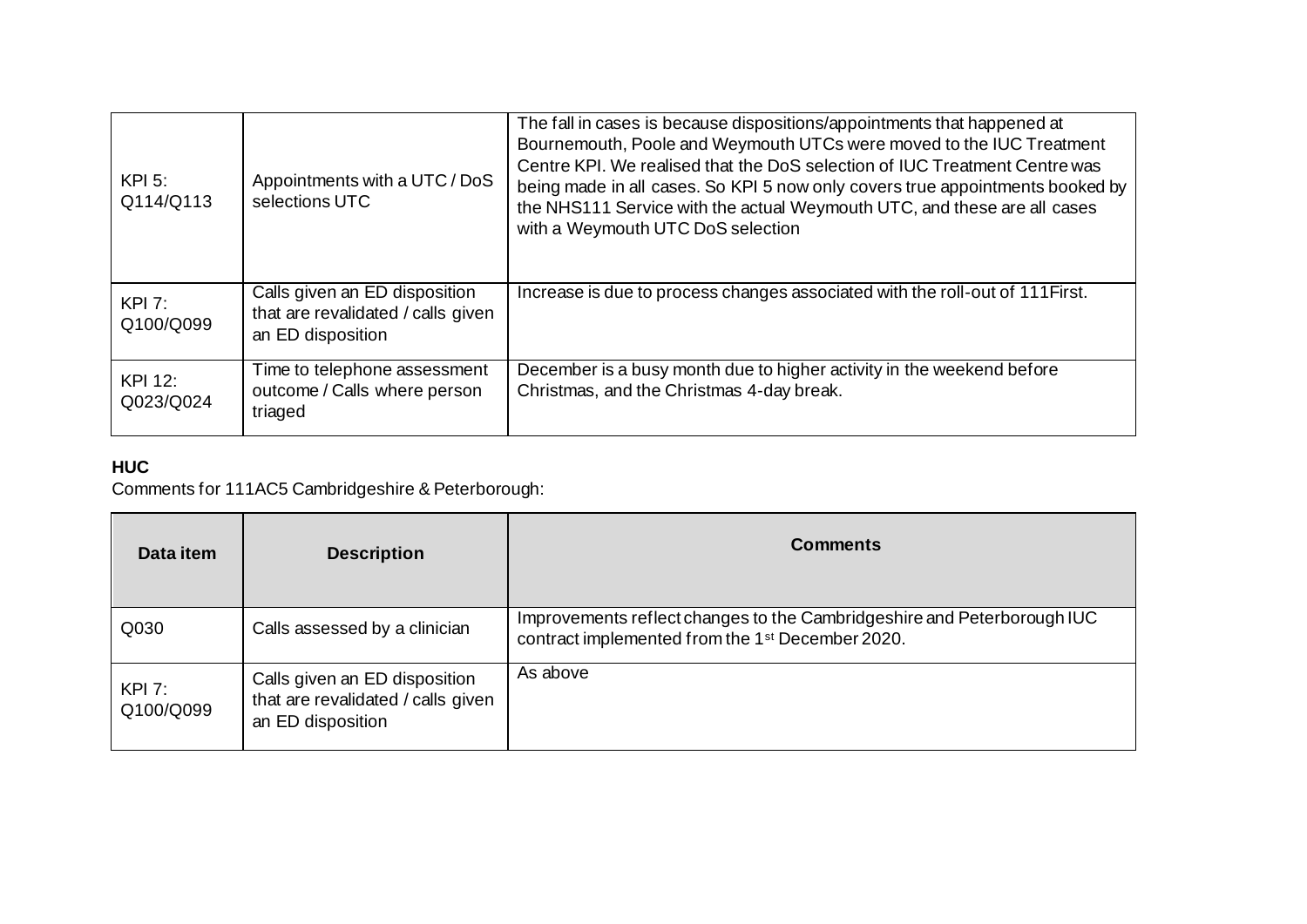| $KPI 9 =$<br>$(Q081 + Q094) /$<br>(Q027+Q028) | Calls recommended self-care by<br>clinician / calls triaged by a<br>clinician | We have reconfigured SystmOne Outcomes to try and get clinical staff to give us<br>more defined outcomes for Out of Hours cases. Clinicians tend to tick more than<br>one outcome box on both SystmOne and Adastra, to cover what they have<br>advised the patient for both primary advice and worsening advice. We have<br>defined the outcomes on SystmOne so that it is easier to see which is which and<br>this has helped to report more accurate self-care figures. |
|-----------------------------------------------|-------------------------------------------------------------------------------|---------------------------------------------------------------------------------------------------------------------------------------------------------------------------------------------------------------------------------------------------------------------------------------------------------------------------------------------------------------------------------------------------------------------------------------------------------------------------|
| KPI 12:<br>Q023/Q024                          | Time to telephone assessment<br>outcome / Calls where person<br>triaged       | Figures are possibly impacted by re-triaging more cases through the CAS. The<br>Christmas period will also have affected this and we will have had a significant<br>increase in Out of Hours cases, which would have normally been referred back<br>to patients GPs. This should mean we are triaging more cases through clinical<br>telephone triage and therefore extending the time shown                                                                              |

#### **IC24**

December was exceptionally challenging (in line with all 111 providers) and was exacerbated by COVID absence and introduction a new 111 First pathway including ED validation. Performance has also been impacted by the number of providers on national contingency which would have increased intraday activity for certain periods significantly over forecast.

Comments for 111AH4 Mid & South Essex:

| Data item | <b>Description</b>            | <b>Comments</b>                                                                 |
|-----------|-------------------------------|---------------------------------------------------------------------------------|
| Q013      | Number of calls abandoned     | Increase reflects difficult period after Christmas.                             |
| Q017      | Total time to call answer     | Increase due to demands on the service and staff absence                        |
| Q030      | Calls assessed by a clinician | Increase reflects process change that all ED Validations now go to a clinician. |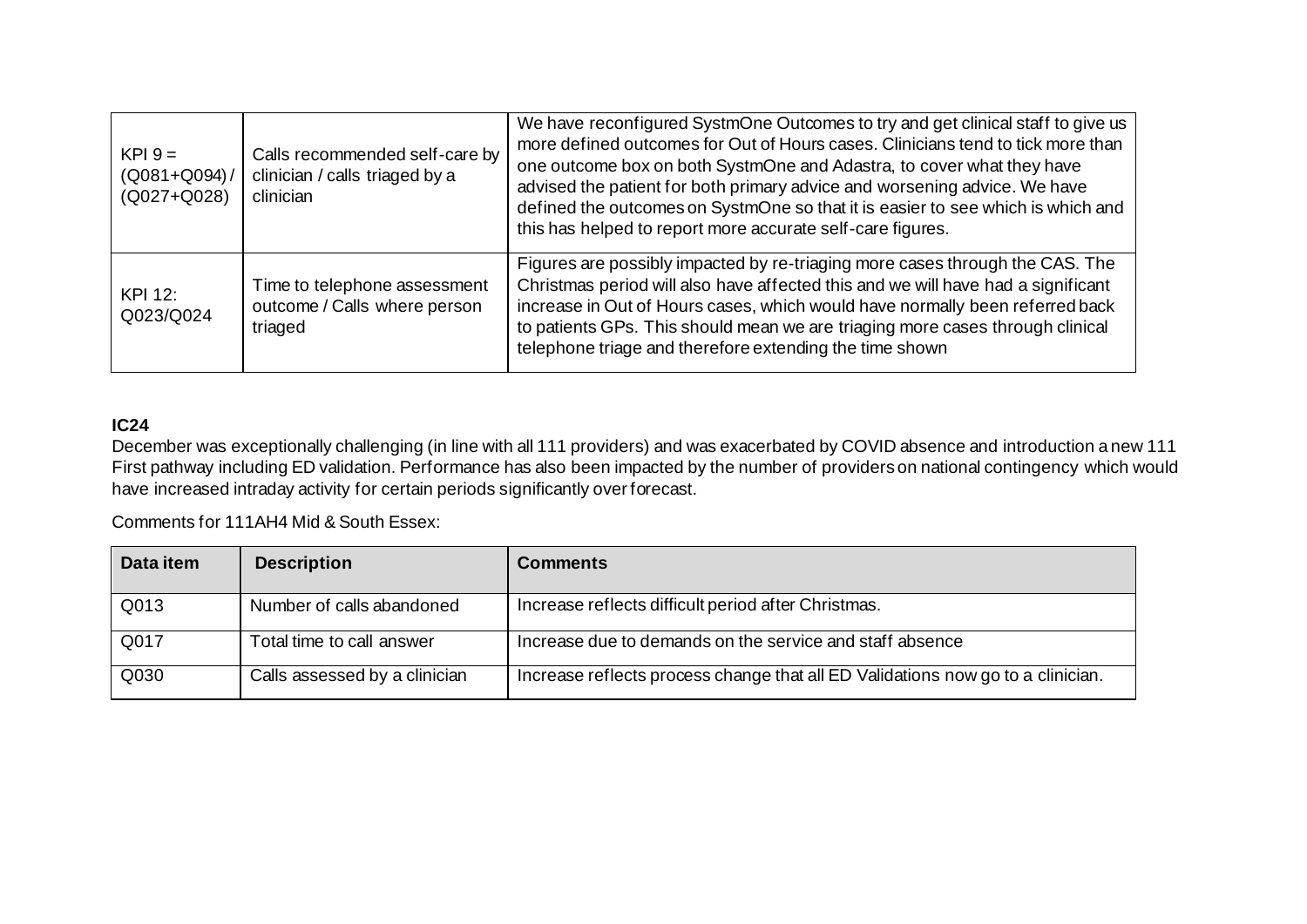| KPI 12:   | Time to telephone assessment            | Increase due to demands on the service and staff absence. |
|-----------|-----------------------------------------|-----------------------------------------------------------|
| Q023/Q024 | outcome / Calls where person<br>triaged |                                                           |
|           |                                         |                                                           |

Comments for 111AG8 Norfolk including Great Yarmouth and Waveney:

| Data item                   | <b>Description</b>                                                                              | <b>Comments</b>                                                                                                                                                                                                                          |
|-----------------------------|-------------------------------------------------------------------------------------------------|------------------------------------------------------------------------------------------------------------------------------------------------------------------------------------------------------------------------------------------|
| Q013                        | Number of calls abandoned                                                                       | Increase reflects difficult period after Christmas.                                                                                                                                                                                      |
| Q017                        | Total time to call answer                                                                       | Increase due to demands on the service and staff absence                                                                                                                                                                                 |
| Q030                        | Calls assessed by a clinician                                                                   | Increase reflects process change that all ED Validations now go to a clinician.                                                                                                                                                          |
| Part of KPI 4:<br>Q112/Q111 | Appointments with an IUC<br><b>Treatment Centre / DoS</b><br>selections IUC Treatment<br>Centre | Low figures reflect update in UTC and DoS Types and this is only looking at<br>bookable and not including the non-bookable. Some cases have a disposition<br>mapped to non-bookable but it does have an appointment facility on the DoS. |
| <b>KPI 12:</b><br>Q023/Q024 | Time to telephone assessment<br>outcome / Calls where person<br>triaged                         | Increase due to demands on the service and staff absence                                                                                                                                                                                 |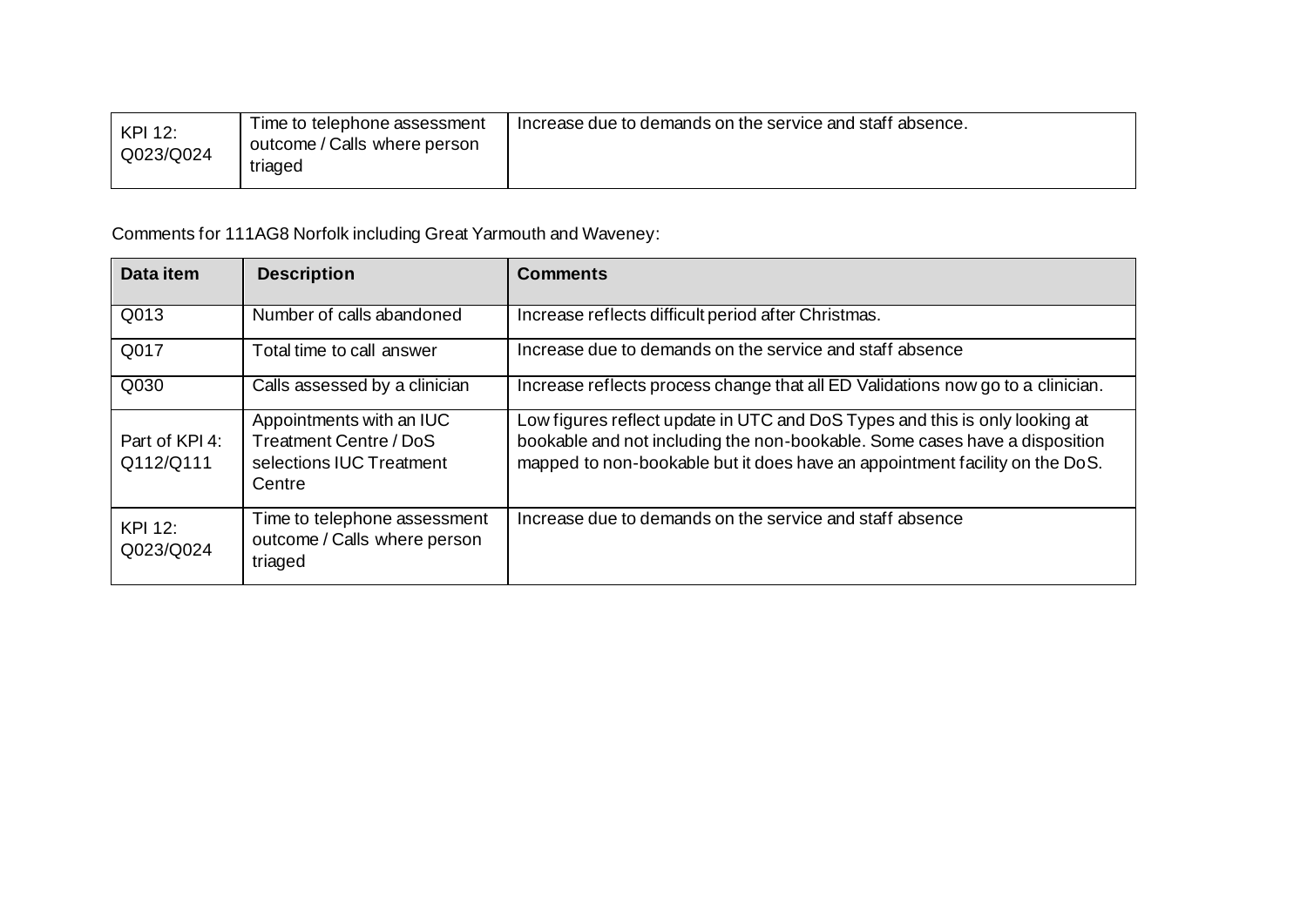## **IOW**

Comments for 111AA6 Isle of Wight

| Data item                  | <b>Description</b>                                                                       | <b>Comments</b>                                                                                                                                                                                                                                                                                                                                                                                                                                                                                                                                                                                                                                                                                                                |
|----------------------------|------------------------------------------------------------------------------------------|--------------------------------------------------------------------------------------------------------------------------------------------------------------------------------------------------------------------------------------------------------------------------------------------------------------------------------------------------------------------------------------------------------------------------------------------------------------------------------------------------------------------------------------------------------------------------------------------------------------------------------------------------------------------------------------------------------------------------------|
| Q013                       | Number of calls abandoned                                                                | The reason for the increase in abandoned calls was down to staffing issues and<br>peak periods over Christmas. Additionally, following several days of very high<br>call volumes and Covid related staffing issues over Christmas, the service<br>activated contingency from 30th December                                                                                                                                                                                                                                                                                                                                                                                                                                     |
| Q017                       | Total time to call answer                                                                | As above                                                                                                                                                                                                                                                                                                                                                                                                                                                                                                                                                                                                                                                                                                                       |
| <b>KPI 7:</b><br>Q100/Q099 | Calls given an ED disposition<br>that are revalidated / calls given<br>an ED disposition | The proportion of calls validated may increase over the next few months with the<br>hours of validation now fully operational 8am to 8pm Monday to Sunday. Local<br>Services are set up so that we are able to direct over 50% of our ED DX codes<br>straight to our UTC (via the DoS), who are able to deal with these ED outcomes<br>- thereby bypassing the need to validate.<br>Of the 1170 ED Dx code outcomes reached in our 111 service,<br>- 103 to ED validation<br>-412 to ED directly (these SG/SDs would either not benefit from validation or<br>are outside the hours of the validation service)<br>- 590 to UTC (581 our UTC / 9 to others).<br>- 65 to IUC Clinical assessment /MH crisis / Urgent Care /other |
| $KPI$ 9 =                  | Calls recommended self-care by                                                           | Outcomes of calls forwarded to our remote Clinical Assessment Services (CAS)                                                                                                                                                                                                                                                                                                                                                                                                                                                                                                                                                                                                                                                   |
| $(Q081 + Q094) /$          | clinician / calls triaged by a                                                           | - PHL and DAS - are currently not collected - so any 'self-care' outcomes by                                                                                                                                                                                                                                                                                                                                                                                                                                                                                                                                                                                                                                                   |
| (Q027+Q028)                | clinician                                                                                | these clinicians are still not included at this time                                                                                                                                                                                                                                                                                                                                                                                                                                                                                                                                                                                                                                                                           |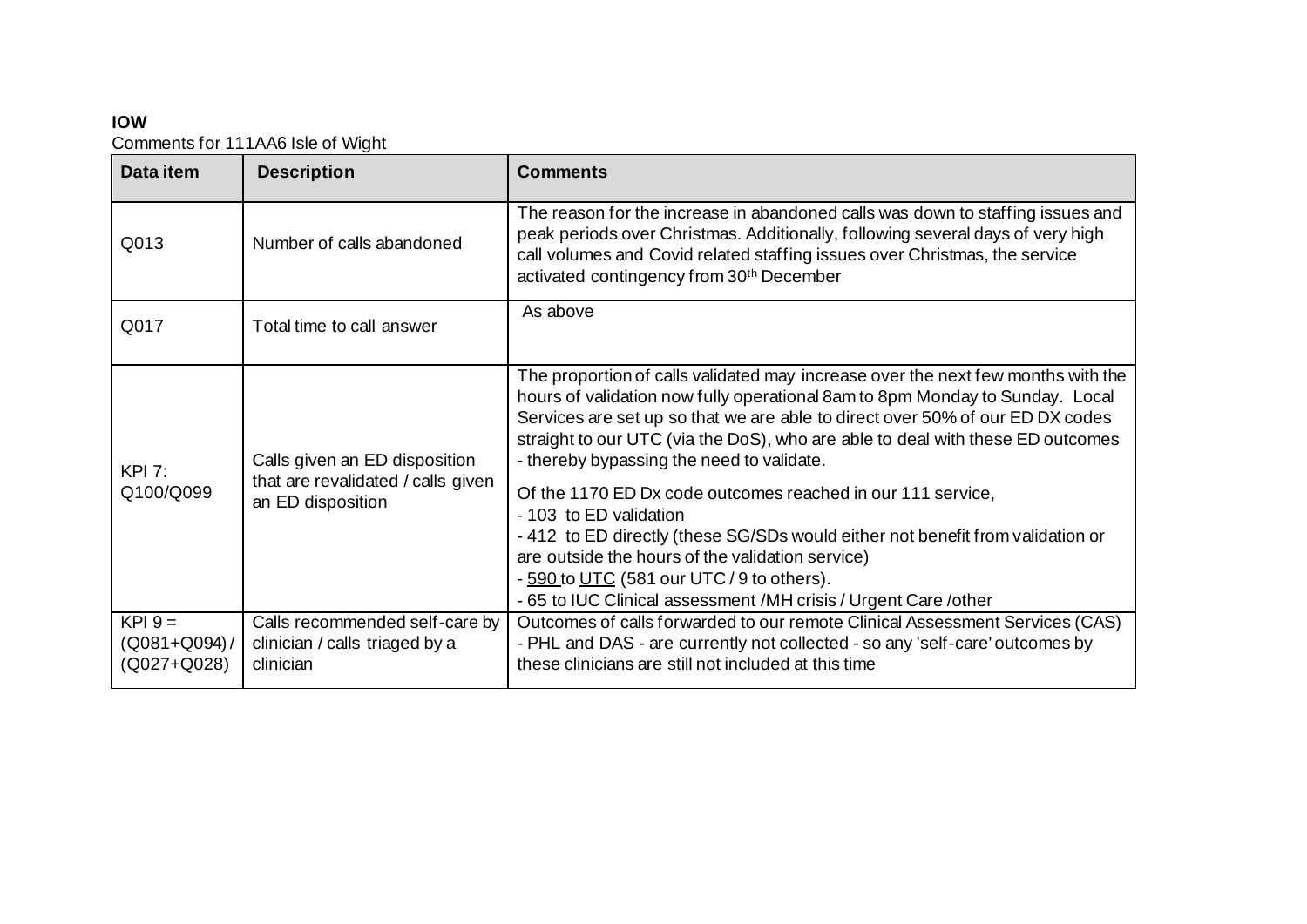| KPI 11:<br>Q103/Q102 | No service available on DoS<br>other than ED / Calles where the<br>DoS is opened | Our figures feeding KPI11 (103) are always consistently very low due to the<br>appropriate local service availability for 111 outcomes.<br>Issues extracting data were subsequently resolved and figures should be:<br>$102 = 6025$<br>$103 = 5$ |
|----------------------|----------------------------------------------------------------------------------|--------------------------------------------------------------------------------------------------------------------------------------------------------------------------------------------------------------------------------------------------|
| Q104                 | Calls where caller rejects first<br>service                                      | Issues extracting data were subsequently resolved and figures should be: 1922                                                                                                                                                                    |
| Q105                 | Calls referred to DoS with<br>secure information transfer                        | Issues extracting data were subsequently resolved and figures should be: 5430                                                                                                                                                                    |
| Q116                 | Calls where patient identified on<br>the PDS                                     | Issues extracting data were subsequently resolved and figures should be: 8307                                                                                                                                                                    |

## **LAS**

Comments for 111AH5 North East London:

| Data item | <b>Description</b>            | <b>Comments</b>                                                                                          |
|-----------|-------------------------------|----------------------------------------------------------------------------------------------------------|
| Q013      | Number of calls abandoned     | Increase this month was due to pressure to the service struggling in the month of<br>December.           |
| Q017      | Total time to call answer     | Reason for increase same as above due to increase in demand couple with<br>staffing issues               |
| Q024      | Calls where person triaged    | Decrease this month impacted by recalculation in the triaged figures discovered<br>with the DOS mapping. |
| Q030      | Calls assessed by a clinician | Decrease since last month due to pressure on the service in the month of<br>December.                    |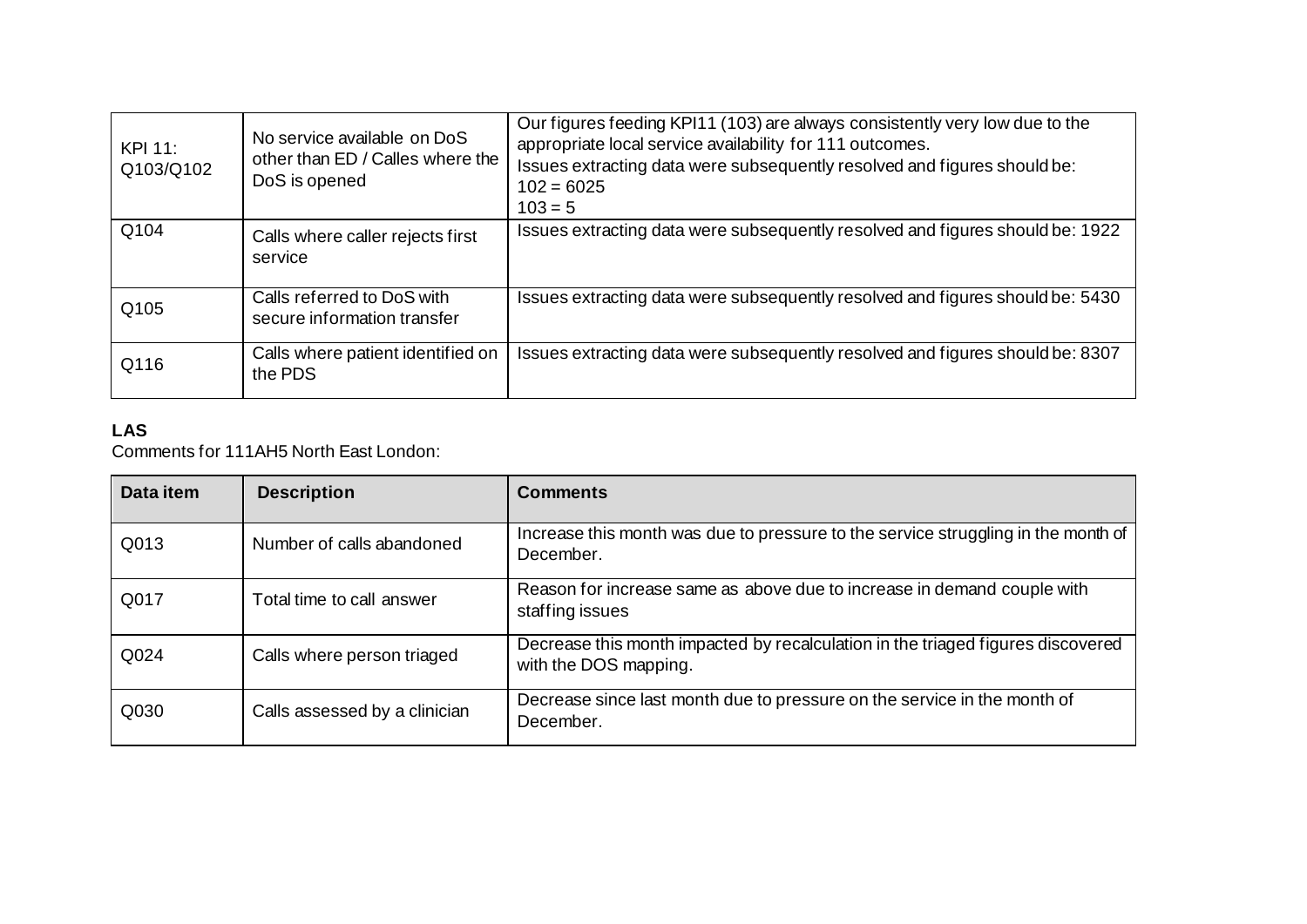| $Q045 + Q058$<br>$+$ Q071 | Emergency ambulance<br>dispositions                                     | Figures may be under-reported - investigation on this issue is ongoing.               |
|---------------------------|-------------------------------------------------------------------------|---------------------------------------------------------------------------------------|
| $Q046 + Q059$<br>$+$ Q072 | Callers recommended to attend<br>an ED                                  | Same as above.                                                                        |
| KPI 12:<br>Q023/Q024      | Time to telephone assessment<br>outcome / Calls where person<br>triaged | Increase since last month due to pressure on the service in the month of<br>December. |

## Comments for 111AJ1 North West London:

| Data item                 | <b>Description</b>                     | <b>Comments</b>                                                                                                                   |
|---------------------------|----------------------------------------|-----------------------------------------------------------------------------------------------------------------------------------|
| Q013                      | Number of calls abandoned              | New contracts took affect from 17th November so care should be taken when<br>comparing with last month's figures.                 |
|                           |                                        | Abandoned calls were higher across most providers in London in December due<br>to increase in demand and pressure on the service. |
| Q017                      | Total time to call answer              | Increase since last month due to increase pressure and staffing problems at<br>NWL LAS.                                           |
| $Q045 + Q058$<br>$+$ Q071 | Emergency ambulance<br>dispositions    | Figures may be under-reported - investigation is ongoing.                                                                         |
| $Q046 + Q059$<br>$+$ Q072 | Callers recommended to attend<br>an ED | Same as above                                                                                                                     |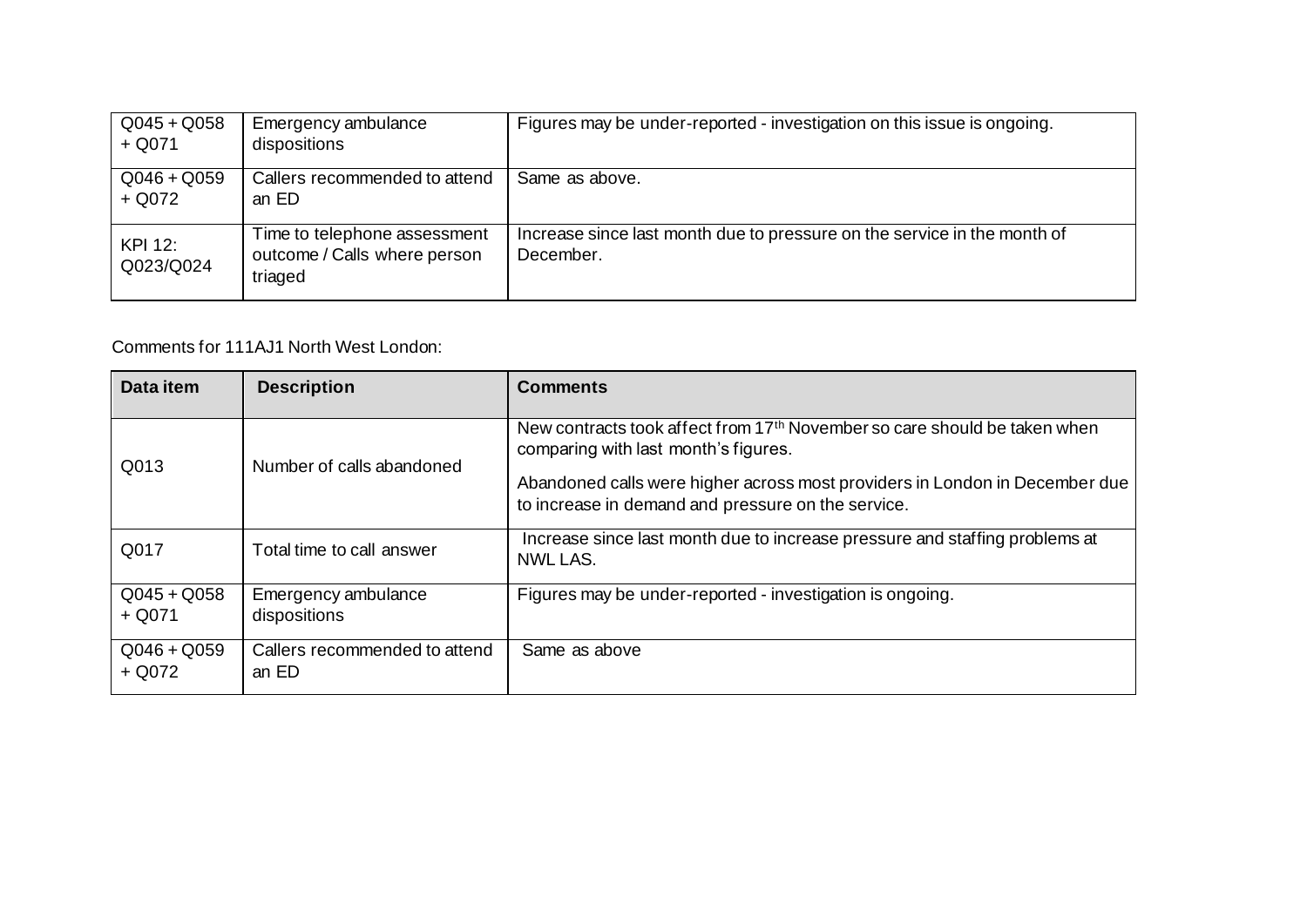| KPI 12:<br>Q023/Q024 | Time to telephone assessment<br>outcome / Calls where person<br>triaged | Increase since last month is due to pressure on the service in December. |
|----------------------|-------------------------------------------------------------------------|--------------------------------------------------------------------------|
|                      |                                                                         |                                                                          |

Comments from 111AD7 South East London

| Data item                   | <b>Description</b>                                                      | <b>Comments</b>                                                                                              |
|-----------------------------|-------------------------------------------------------------------------|--------------------------------------------------------------------------------------------------------------|
| Q013                        | Number of calls abandoned                                               | Increase since last month due to increase pressure on the service for most<br>days in the month of December. |
| Q017                        | Total time to call answer                                               | Same as above - increase due to pressure on the service in the month of<br>December.                         |
| Q030                        | Calls assessed by a clinician                                           | Same as above                                                                                                |
| $Q045 + Q058$<br>$+$ Q071   | Emergency ambulance<br>dispositions                                     | Figures may be under-reported - investigation is ongoing.                                                    |
| $Q046 + Q059$<br>+ Q072     | Callers recommended to attend<br>an ED                                  | Figures may be under-reported - investigation is ongoing.                                                    |
| <b>KPI 12:</b><br>Q023/Q024 | Time to telephone assessment<br>outcome / Calls where person<br>triaged | Increase is due to pressure on the service in December                                                       |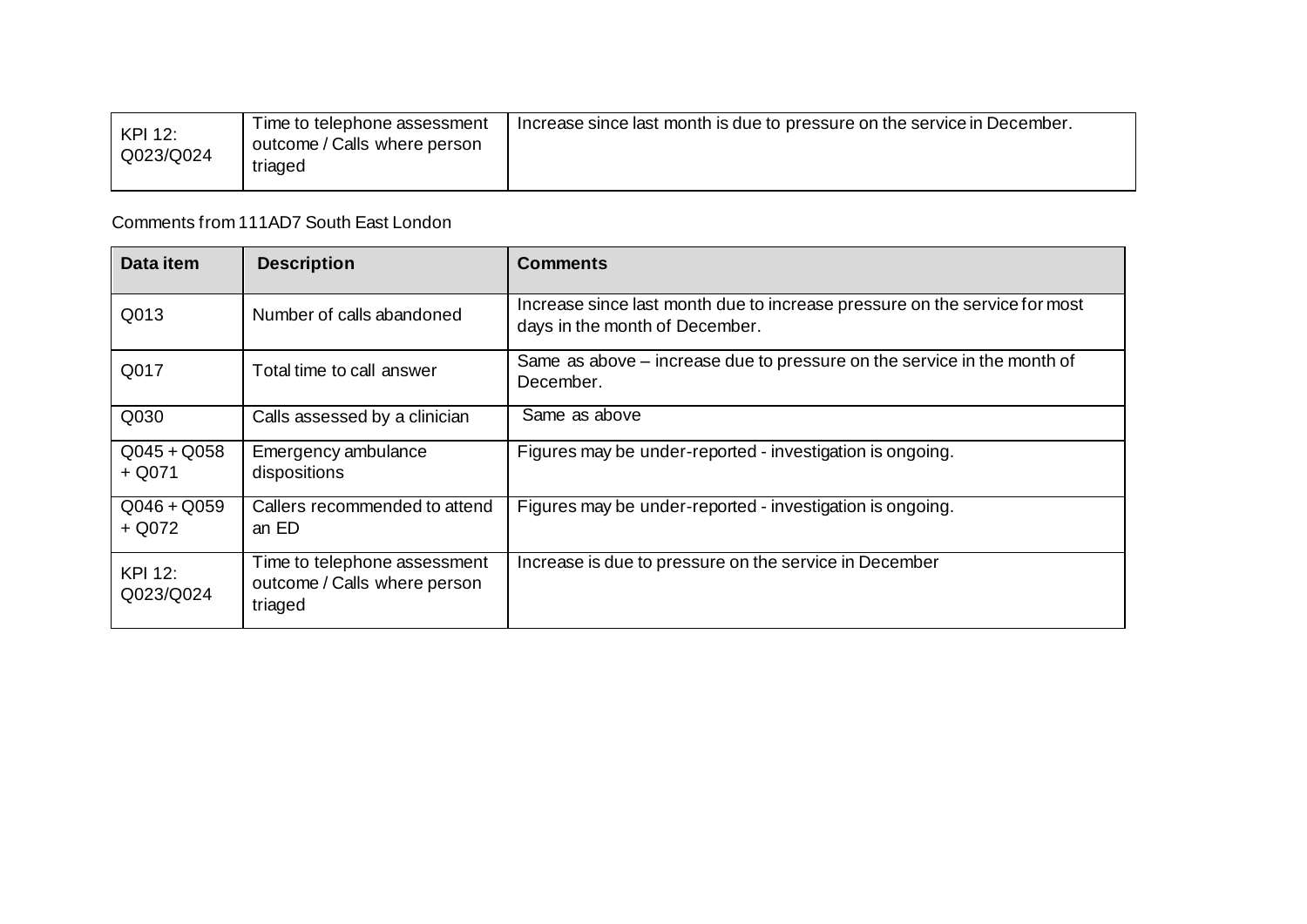## **LCW** Comments on 111AD5 North Central London

| Data item                  | <b>Description</b>                                                                       | <b>Comments</b>                                                                                                                                                                                                                                                                                |
|----------------------------|------------------------------------------------------------------------------------------|------------------------------------------------------------------------------------------------------------------------------------------------------------------------------------------------------------------------------------------------------------------------------------------------|
| Q012                       | Calls answered within 60<br>seconds                                                      | Weeks 51-53 saw activity above forecast for nearly every day of 10% and<br>baseline staffing levels were affected by COVID. This resulted in a<br>disproportionate increase in cases answered within the target time in relation to<br>calls answered.                                         |
| Q013                       | Number of calls abandoned                                                                | Weeks 51-53 saw activity above forecast for nearly every day of 10% and<br>baseline staffing levels were affected by COVID. The 27th and the 28th saw<br>the bulk of abandoned calls with 584 over the 2-day period.                                                                           |
| Q017                       | Total time to call answer                                                                | Weeks 51-53 saw activity above forecast for nearly every day of 10% and<br>baseline staffing levels were affected by COVID. This resulted in a<br>disproportionate increase in cases answered within the target time in relation to<br>calls answered.                                         |
| $Q045 + Q058$<br>$+$ Q071  | Emergency ambulance<br>dispositions                                                      | Figures may be under-reported due to the Adastra system not correctly picking<br>up the data item by agent type.                                                                                                                                                                               |
| $Q046 + Q059$<br>$+$ Q072  | Callers recommended to attend<br>an ED                                                   | Figures may be under-reported due to the Adastra system not correctly picking<br>up the data item by agent type.                                                                                                                                                                               |
| <b>KPI 7:</b><br>Q100/Q099 | Calls given an ED disposition<br>that are revalidated / calls given<br>an ED disposition | The ADC does not account for the fact that ED validation is carried out via a<br>DoS referral into the CAS. This results with cases having the completed Dx<br>code of ED disposition and not the final outcome one of the validation. Our ED<br>validation rate is over 80% on a daily basis. |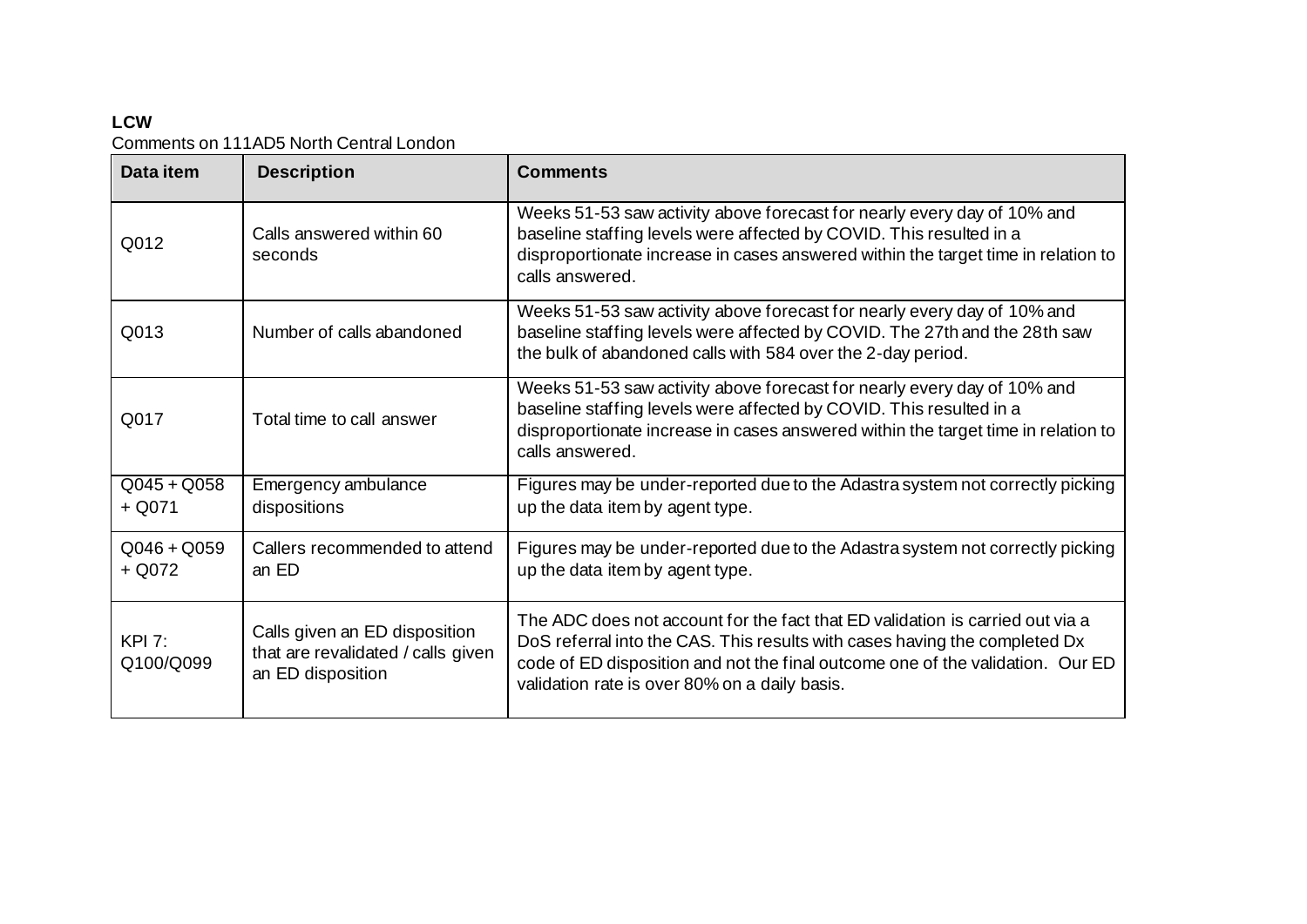## **NEAS**

Comments for 111AA1 North East

| Data item                      | <b>Description</b>                                                                       | <b>Comments</b>                                                                                                                                                                                                                                                                                        |
|--------------------------------|------------------------------------------------------------------------------------------|--------------------------------------------------------------------------------------------------------------------------------------------------------------------------------------------------------------------------------------------------------------------------------------------------------|
| Q003                           | Number of answered calls                                                                 |                                                                                                                                                                                                                                                                                                        |
| Q012                           | Calls answered within 60<br>seconds                                                      | The increase in call performance was due to an increase in health advisor<br>establishment, funded through the NHS 111 First allocation. This additional wte<br>resource along with restrictions on annual leave through the Christmas week has<br>supported the improvement.                          |
| Q013                           | Number of calls abandoned                                                                |                                                                                                                                                                                                                                                                                                        |
| Q017                           | Total time to call answer                                                                |                                                                                                                                                                                                                                                                                                        |
| Q024                           | Calls where person triaged                                                               |                                                                                                                                                                                                                                                                                                        |
| Q030                           | Calls assessed by a clinician                                                            |                                                                                                                                                                                                                                                                                                        |
| Part of KPI $4 =$<br>Q112/Q111 | Appointments with an IUC<br>Treatment Centre / DoS<br>selections IUC Treatment<br>Centre | There was a change of process earlier in the year which has meant that face-<br>to-face appointments at some services have been stopped. Selections of these<br>services result in a call back by these services instead, which would not be<br>picked up in the same way as booking into a time slot. |

#### **PRACTICE PLUS GROUP (PPG)**

Comments for 111AI2 Surrey Heartland:

| Data item | <b>Description</b>        | <b>Comments</b>                                                                                                                                                                                                                                                                             |
|-----------|---------------------------|---------------------------------------------------------------------------------------------------------------------------------------------------------------------------------------------------------------------------------------------------------------------------------------------|
| Q013      | Number of calls abandoned | The increase in abandoned calls is due to call volumes for December was over<br>4000 more than November (>22% increase) and Practice Plus Group<br>supporting exceptional levels of national contingency during this time, making it<br>a challenge to balance actual volumes vs predicted. |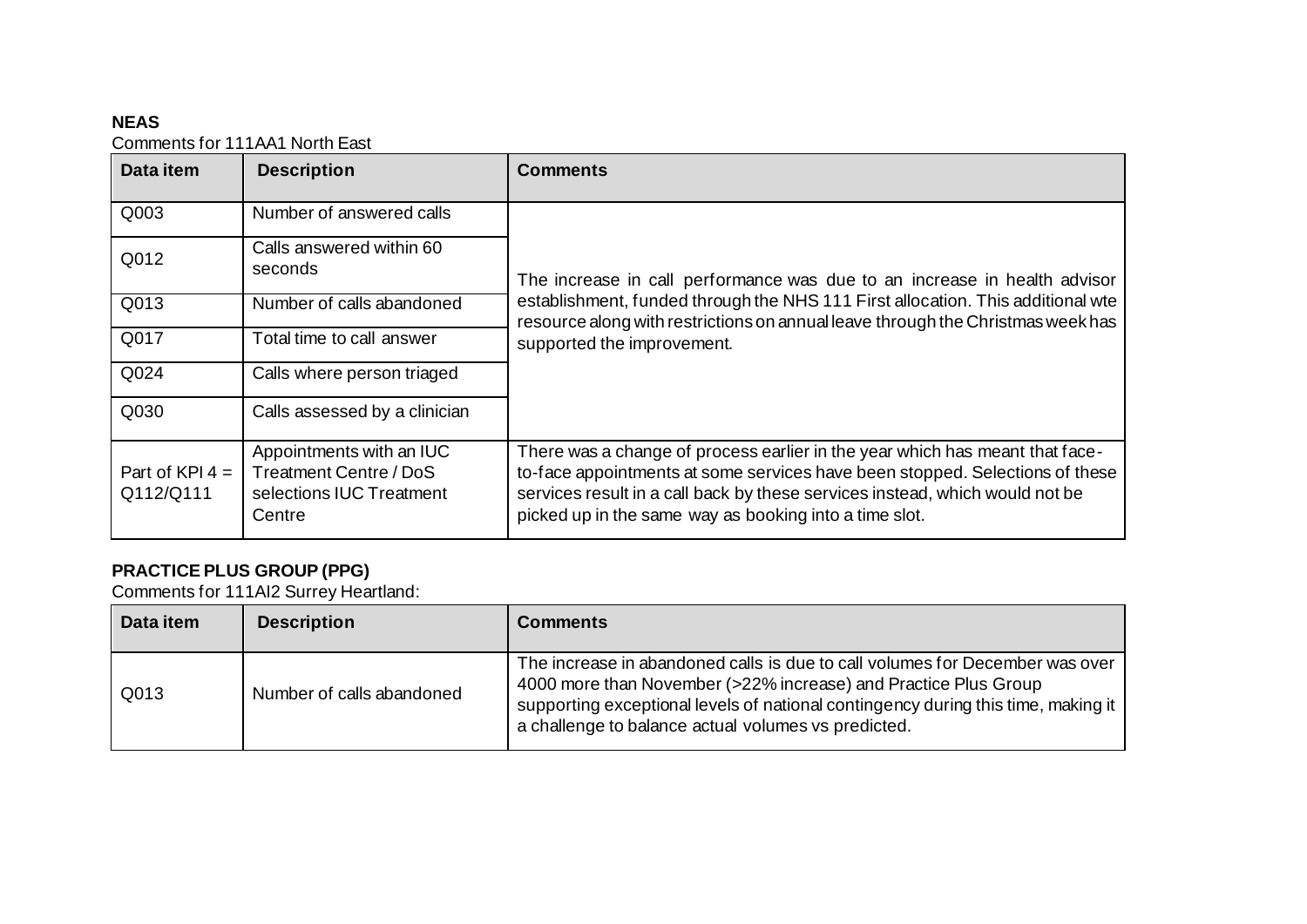| Q017 | Total time to call answer               | Increase in this month's figures reflects increase in call volumes.                                                                                                                                                        |
|------|-----------------------------------------|----------------------------------------------------------------------------------------------------------------------------------------------------------------------------------------------------------------------------|
| Q024 | Number of calls where person<br>triaged | Figures differ from the corresponding 111MDS figure due to a change in<br>specification between ADC and MDS. MDS uses only Pathways whereas ADC<br>accounts for SA activity as well which is used in Surrey eg for dental. |
|      |                                         | For 111 only, some of the increase in triage calls this month could be explained<br>by fewer callers requiring triage, eg regarding matters such as service locations<br>due to pandemic.                                  |
| Q030 | Calls assessed by a clinician           | Figures differ from the corresponding 111MDS figure due to a change in<br>specification between ADC and MDS. MDS is 111 only. ADC takes into<br>account CAS as well.                                                       |

## **SECAmb**

Comments for 111AI9 Kent, Medway & Sussex:

| Data item                      | <b>Description</b>                                                                       | <b>Comments</b>                                                                                                                                                                 |
|--------------------------------|------------------------------------------------------------------------------------------|---------------------------------------------------------------------------------------------------------------------------------------------------------------------------------|
| Q013                           | Number of calls abandoned                                                                | The service's operational performance was significantly impacted this month<br>by increasing staff absence and a marked change in the hourly activity<br>profiles.              |
| Q017                           | Total time to call answer                                                                | As above                                                                                                                                                                        |
| Part of KPI $4 =$<br>Q112/Q111 | Appointments with an IUC<br>Treatment Centre / DoS<br>selections IUC Treatment<br>Centre | Growth in direct booking volumes continues but at a slower rate than in<br>previous months, as we have completed the "big bang" of digital interop<br>rollout to key providers. |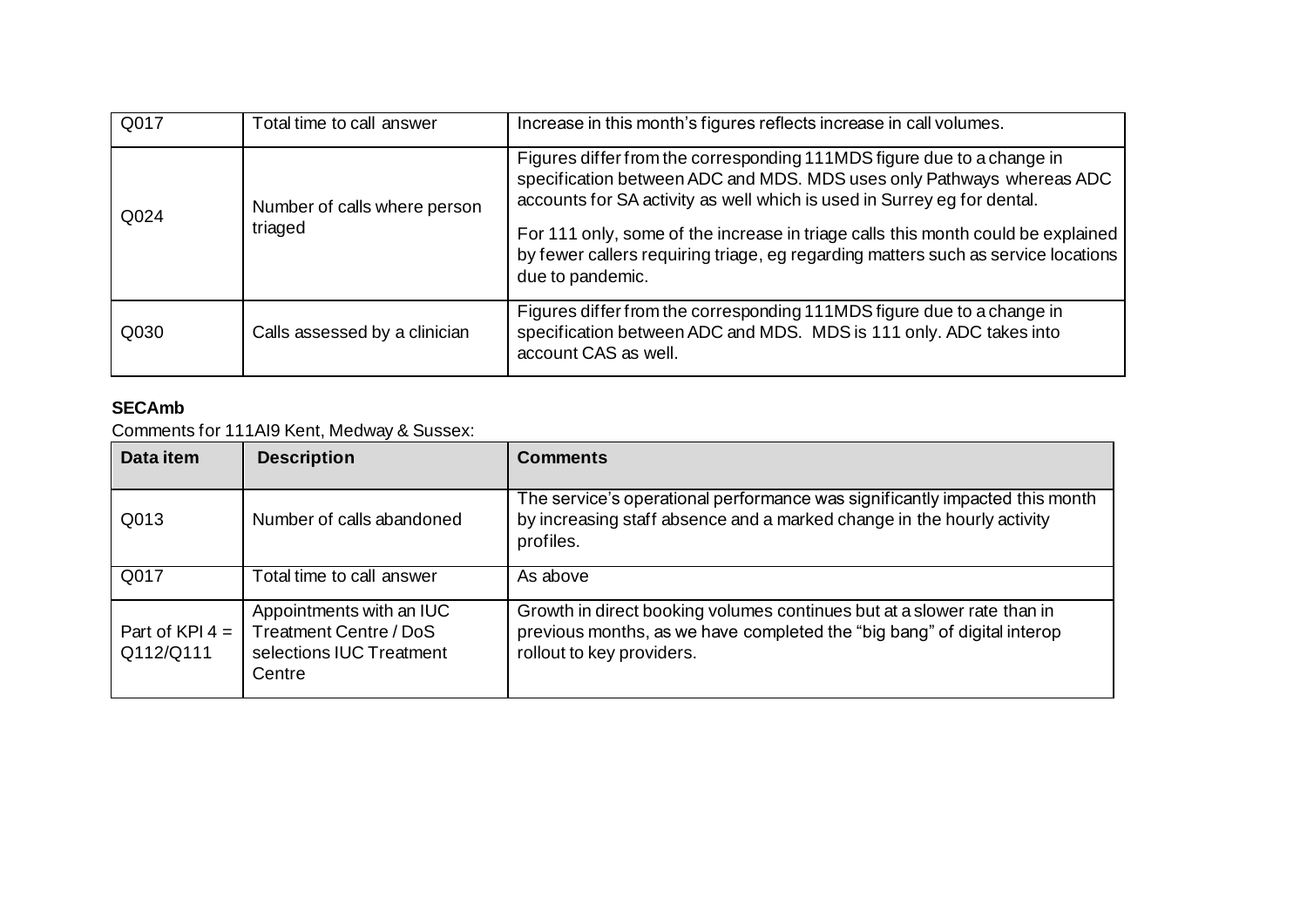| $KPI$ 5:<br>Q114/Q113                        | Appointments with a UTC / DoS<br>selections UTC                               | Increase this month was due to December being the first full month of "111<br>First" incorporating ED validation with direct booking into appropriate<br>alternative services - most notably the UTCs in our area.                                 |
|----------------------------------------------|-------------------------------------------------------------------------------|----------------------------------------------------------------------------------------------------------------------------------------------------------------------------------------------------------------------------------------------------|
| $KPI 9 =$<br>$(Q081 + Q094)/$<br>(Q027+Q028) | Calls recommended self-care by<br>clinician / calls triaged by a<br>clinician | Figures provided in line with the MDS definition (DX codes). The reduction in<br>clinician self-care outcomes is balanced by an increase in Health Advisor self-<br>care outcomes. This metric is very much Pathways dependent.                    |
| KPI 12:<br>Q023/Q024                         | Time to telephone assessment<br>outcome / Calls where person<br>triaged       | The service's operational performance was significantly impacted this month<br>by increasing staff absence and a marked change in the hourly activity<br>profiles. We also saw an increase in the % of cases receiving Direct Clinical<br>Contact. |

## **VOCARE**

Comments for 111AH1 BaNES, Swindon & Wiltshire

| Data item                 | <b>Description</b>                            | <b>Comments</b>                                                                                                                                                                                                                                                                                             |
|---------------------------|-----------------------------------------------|-------------------------------------------------------------------------------------------------------------------------------------------------------------------------------------------------------------------------------------------------------------------------------------------------------------|
| Q013                      | Number of calls abandoned                     | Comparison of performance should be reviewed in conjunction with other<br>relative metrics. Abandoned calls as a proportion of total calls offered<br>increased just 2.6% points on previous month.                                                                                                         |
| Q017                      | Total time to call answer                     | Comparison of performance should be reviewed in conjunction with other<br>relative metrics. Although the total time to call answer increased so did the<br>total answered calls. Average call length appears to have increased by<br>~20 seconds per call in December, suggesting increase call complexity. |
| $Q045 + Q058$<br>$+$ Q071 | Number of emergency<br>ambulance dispositions | Unable to provide these metrics at this time.                                                                                                                                                                                                                                                               |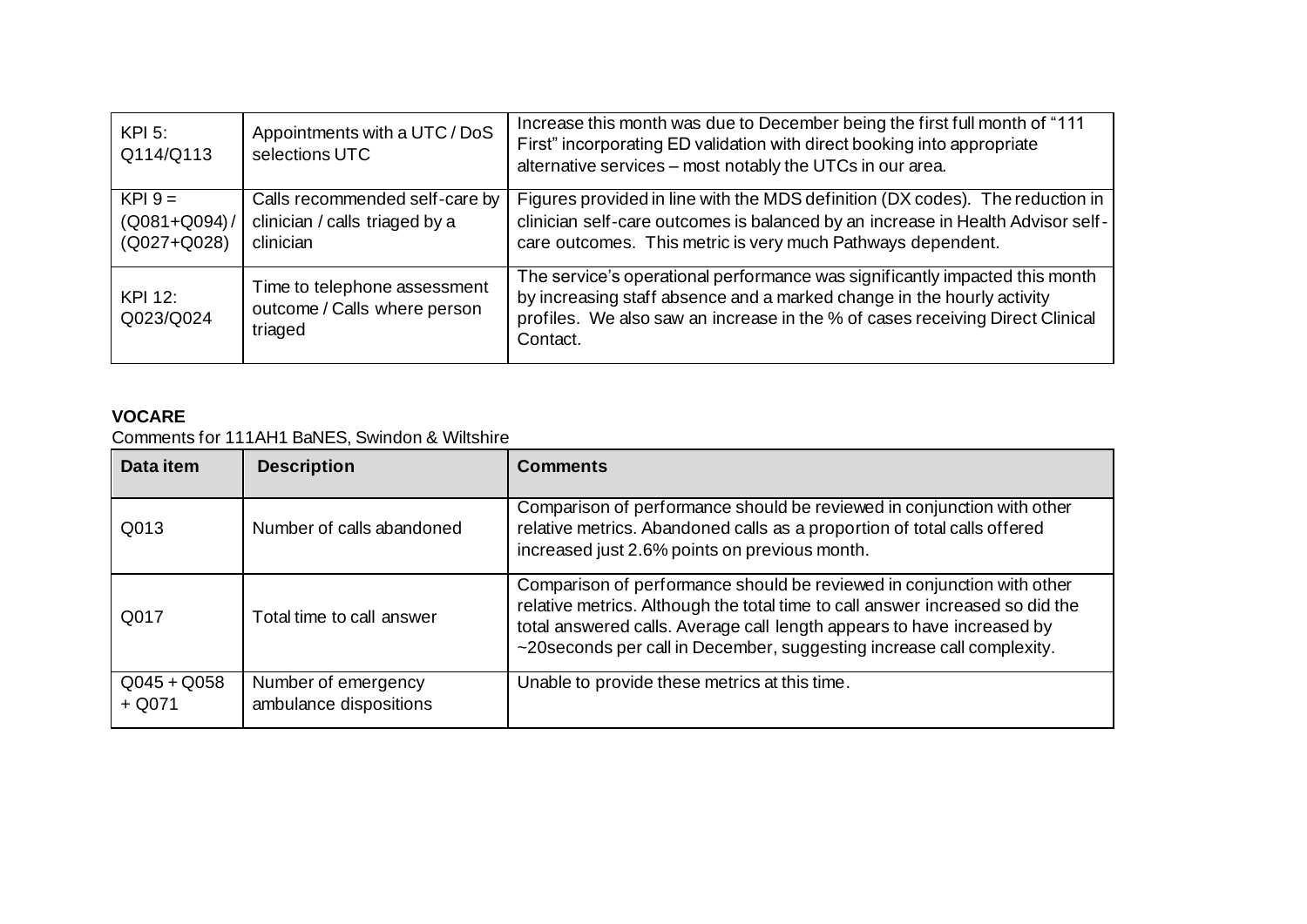| $Q046 + Q059$<br>$+$ Q072      | Number of callers<br>recommended to attend an ED                                                          | Unable to provide these metrics at this time. |
|--------------------------------|-----------------------------------------------------------------------------------------------------------|-----------------------------------------------|
| Part of KPI $4 =$<br>Q112/Q111 | Appointments with an IUC<br>Treatment Centre / DoS<br>selections IUC Treatment<br>Centre                  | Submission should be NULL.                    |
| Q108/Q107                      | Appointments with an in-hours<br>GP practice / DoS selections in-<br>hours GP practice                    | Submission should be NULL.                    |
| $KPI$ 5:<br>Q114/Q113          | Appointments with a UTC / DoS<br>selections UTC                                                           | Submissions should be NULL.                   |
| <b>KPI 6:</b><br>Q097/Q096     | Calls given an ambulance<br>disposition that are revalidated /<br>calls given an ambulance<br>disposition | Submission should be NULL.                    |
| <b>KPI 7:</b><br>Q100/Q099     | Calls given an ED disposition<br>that are revalidated / calls given<br>an ED disposition                  | Submission should be NULL.                    |
| KPI 11:<br>Q103/Q102           | No service available on DoS<br>other than ED / Calls where the<br>DoS is opened                           | Submission should be NULL.                    |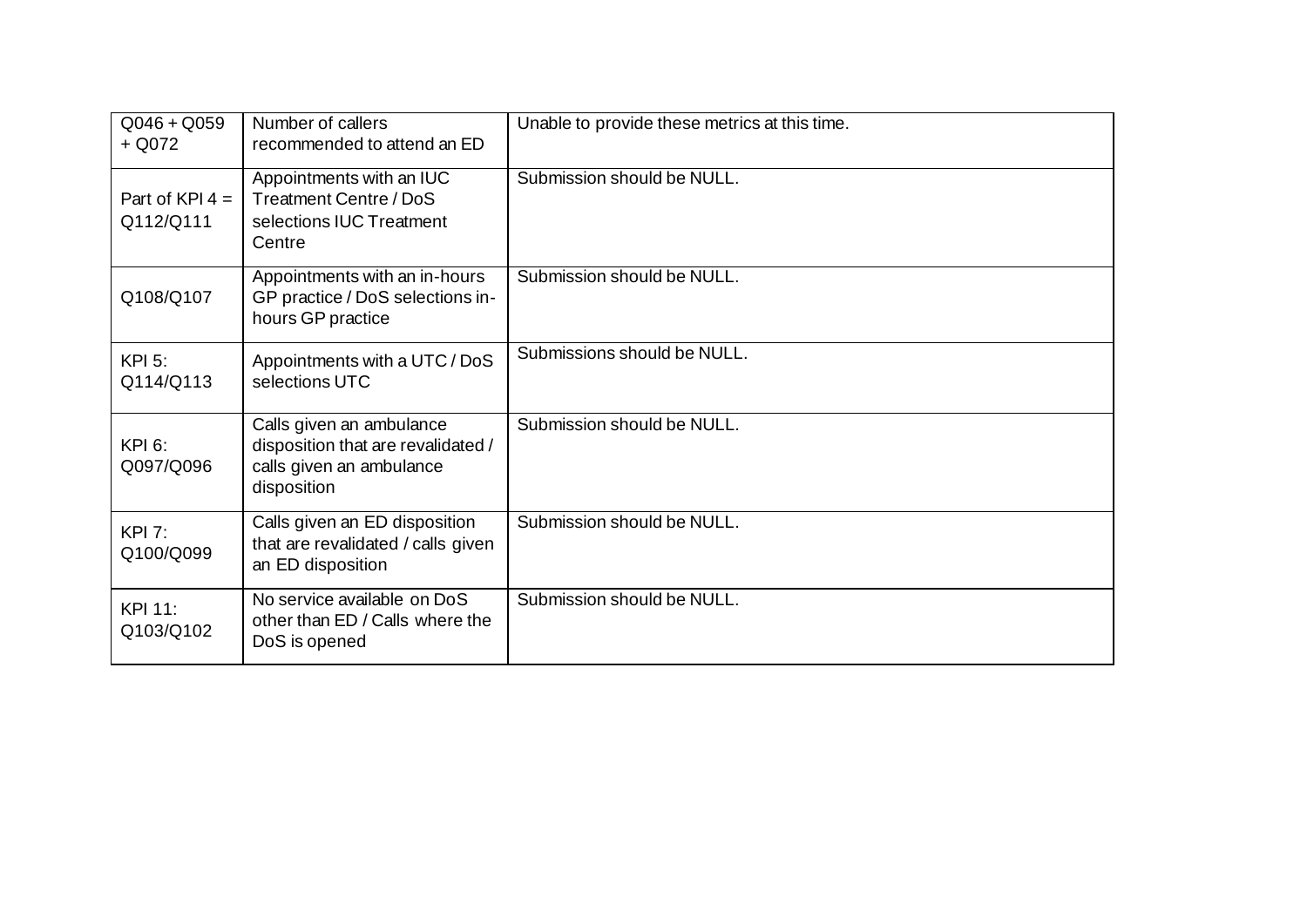Comments on 111AF1 Cornwall

| Data item                  | <b>Description</b>                                                                                        | <b>Comments</b>                                                                                                                                                                                                                                                                                             |
|----------------------------|-----------------------------------------------------------------------------------------------------------|-------------------------------------------------------------------------------------------------------------------------------------------------------------------------------------------------------------------------------------------------------------------------------------------------------------|
| Q013                       | Number of calls abandoned                                                                                 | Comparison of performance should be reviewed in conjunction with other<br>relative metrics. Abandoned calls as a proportion of total calls offered<br>increased 4.3% points on previous month.                                                                                                              |
| Q017                       | Total time to call answer                                                                                 | Comparison of performance should be reviewed in conjunction with other<br>relative metrics. Although the total time to call answer increased so did the<br>total answered calls. Average call length appears to have increased by<br>~23 seconds per call in December, suggesting increase call complexity. |
| $Q045 + Q058$<br>$+$ Q071  | Number of emergency<br>ambulance dispositions                                                             | Unable to provide these metrics at this time.                                                                                                                                                                                                                                                               |
| $Q046 + Q059$<br>$+$ Q072  | Number of callers<br>recommended to attend an ED                                                          | Unable to provide these metrics at this time.                                                                                                                                                                                                                                                               |
| Q108/Q107                  | Appointments with an in-hours<br>GP practice / DoS selections in-<br>hours GP practice                    | Submission should be NULL.                                                                                                                                                                                                                                                                                  |
| <b>KPI 5:</b><br>Q114/Q113 | Appointments with a UTC / DoS<br>selections UTC                                                           | Submissions should be NULL.                                                                                                                                                                                                                                                                                 |
| <b>KPI 6:</b><br>Q097/Q096 | Calls given an ambulance<br>disposition that are revalidated /<br>calls given an ambulance<br>disposition | Submission should be NULL.                                                                                                                                                                                                                                                                                  |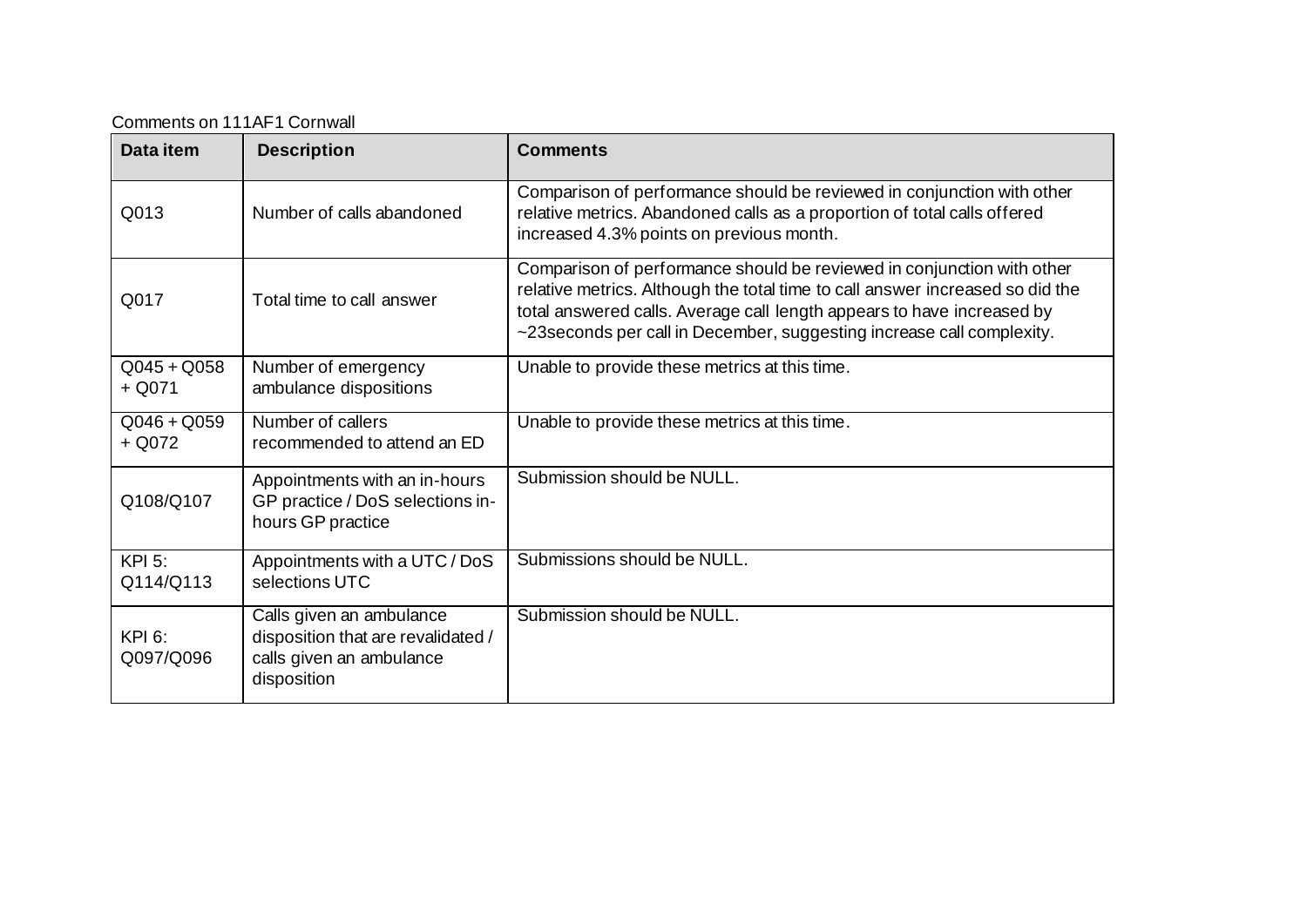| KPI 7:<br>Q100/Q099  | Calls given an ED disposition<br>that are revalidated / calls given<br>an ED disposition | Submission should be NULL. |
|----------------------|------------------------------------------------------------------------------------------|----------------------------|
| KPI 11:<br>Q103/Q102 | No service available on DoS<br>other than ED / Calls where the<br>DoS is opened          | Submission should be NULL. |

### Comments on 111AG5 South West London

| Data item                 | <b>Description</b>                                                                     | <b>Comments</b>                                                                                                                                                                                                                                                                                             |
|---------------------------|----------------------------------------------------------------------------------------|-------------------------------------------------------------------------------------------------------------------------------------------------------------------------------------------------------------------------------------------------------------------------------------------------------------|
| Q013                      | Number of calls abandoned                                                              | Comparison of performance should be reviewed in conjunction with other<br>relative metrics. Abandoned calls as a proportion of total calls offered<br>increased 3.9% points on previous month.                                                                                                              |
| Q017                      | Total time to call answer                                                              | Comparison of performance should be reviewed in conjunction with other<br>relative metrics. Although the total time to call answer increased so did the<br>total answered calls. Average call length appears to have increased by<br>~37 seconds per call in December, suggesting increase call complexity. |
| $Q045 + Q058$<br>$+$ Q071 | Number of emergency ambulance<br>dispositions                                          | Unable to provide these metrics at this time. Unable to provide these metrics<br>at this time.                                                                                                                                                                                                              |
| $Q046 + Q059$<br>$+$ Q072 | Number of callers recommended<br>to attend an ED                                       | Unable to provide these metrics at this time.                                                                                                                                                                                                                                                               |
| Q108/Q107                 | Appointments with an in-hours<br>GP practice / DoS selections in-<br>hours GP practice | Submission should be NULL.                                                                                                                                                                                                                                                                                  |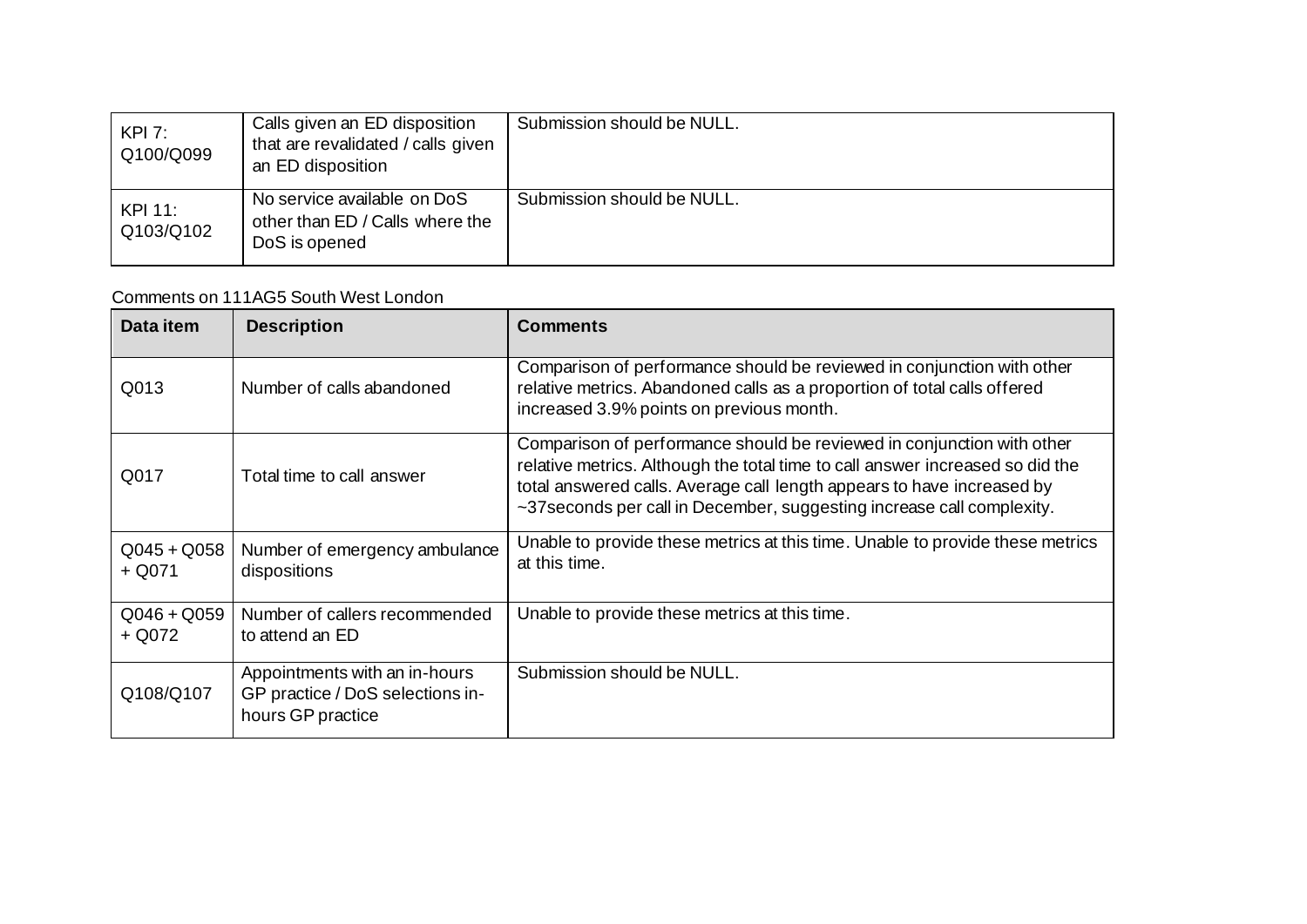| $KPI$ 5:<br>Q114/Q113       | Appointments with a UTC / DoS<br>selections UTC                                                           | Submissions should be NULL. |
|-----------------------------|-----------------------------------------------------------------------------------------------------------|-----------------------------|
| <b>KPI 6:</b><br>Q097/Q096  | Calls given an ambulance<br>disposition that are revalidated /<br>calls given an ambulance<br>disposition | Submission should be NULL.  |
| KPI 7:<br>Q100/Q099         | Calls given an ED disposition that<br>are revalidated / calls given an<br>ED disposition                  | Submission should be NULL.  |
| <b>KPI 11:</b><br>Q103/Q102 | No service available on DoS other<br>than ED / Calls where the DoS is<br>opened                           | Submission should be NULL.  |

#### Comments on 111AF4 Staffordshire

| Data item | <b>Description</b>        | <b>Comments</b>                                                                                                                                                                                                                                                                                             |
|-----------|---------------------------|-------------------------------------------------------------------------------------------------------------------------------------------------------------------------------------------------------------------------------------------------------------------------------------------------------------|
| Q013      | Number of calls abandoned | Comparison of performance should be reviewed in conjunction with other<br>relative metrics. Abandoned calls as a proportion of total calls offered<br>increased just 2.7% points on previous month.                                                                                                         |
| Q017      | Total time to call answer | Comparison of performance should be reviewed in conjunction with other<br>relative metrics. Although the total time to call answer increased so did the<br>total answered calls. Average call length appears to have increased by<br>~24 seconds per call in December, suggesting increase call complexity. |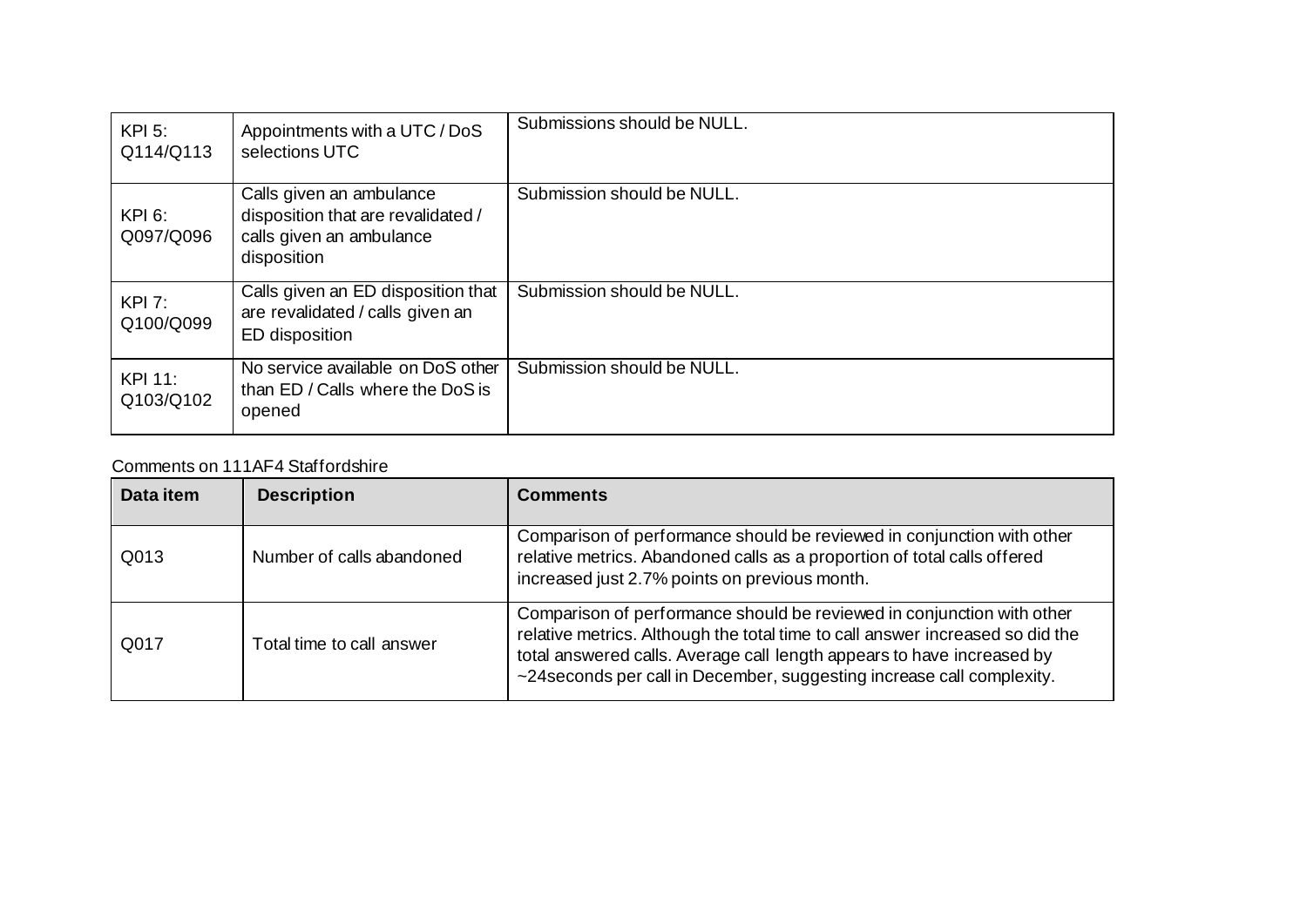| $Q045 + Q058$<br>$+$ Q071  | Number of emergency<br>ambulance dispositions                                                             | Unable to provide these metrics at this time. |
|----------------------------|-----------------------------------------------------------------------------------------------------------|-----------------------------------------------|
| $Q046 + Q059$<br>+ Q072    | Number of callers<br>recommended to attend an ED                                                          | Unable to provide these metrics at this time. |
| Q108/Q107                  | Appointments with an in-hours<br>GP practice / DoS selections in-<br>hours GP practice                    | Submission should be NULL.                    |
| <b>KPI 6:</b><br>Q097/Q096 | Calls given an ambulance<br>disposition that are revalidated /<br>calls given an ambulance<br>disposition | Submission should be NULL.                    |
| KPI 7:<br>Q100/Q099        | Calls given an ED disposition<br>that are revalidated / calls given<br>an ED disposition                  | Submission should be NULL.                    |
| KPI 11:<br>Q103/Q102       | No service available on DoS<br>other than ED / Calls where the<br>DoS is opened                           | Submission should be NULL.                    |